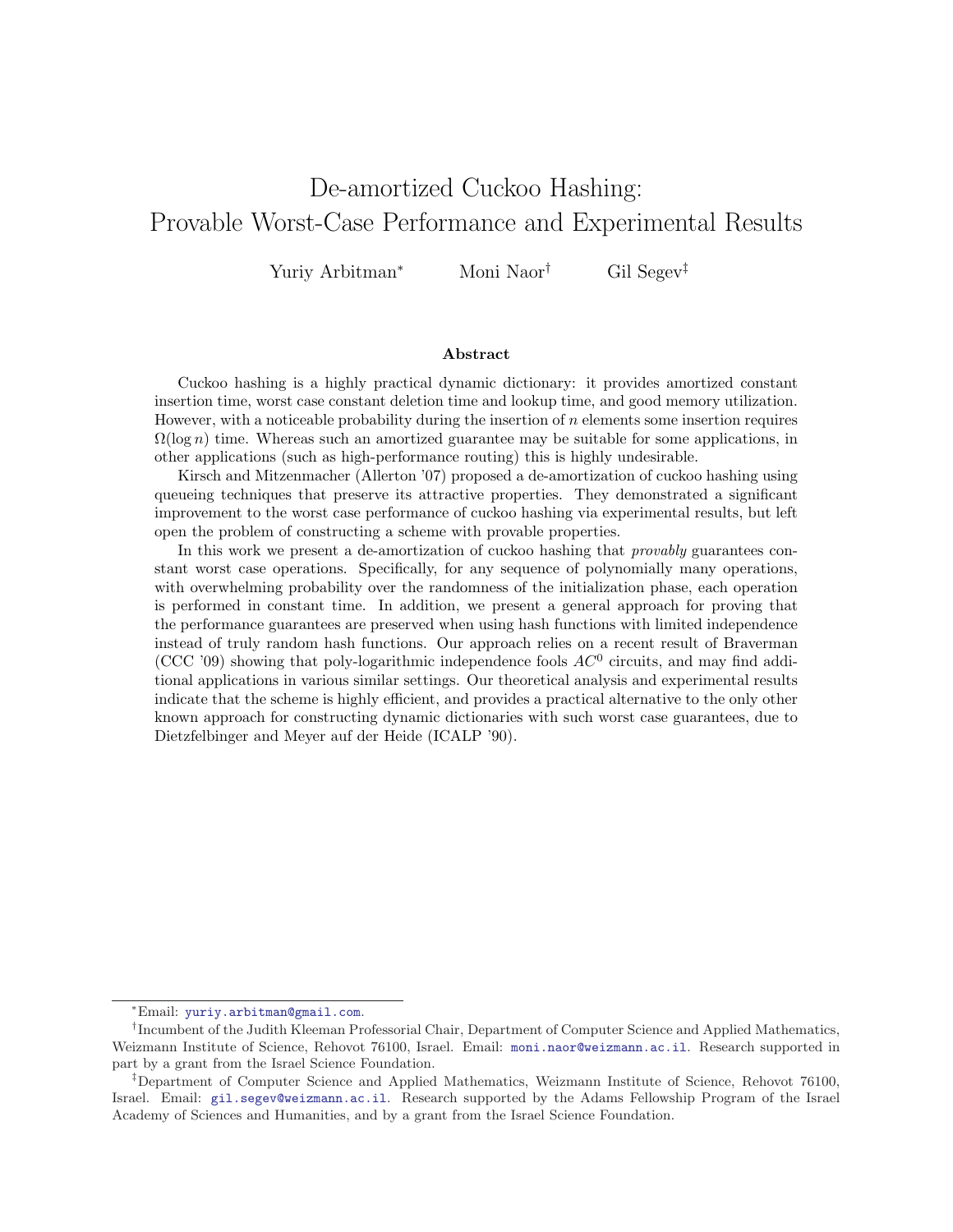#### <span id="page-1-1"></span><span id="page-1-0"></span>1 Introduction

A dynamic dictionary is a fundamental data structure used for maintaining a set of elements under insertions and deletions, while supporting membership queries. The performance of a dynamic dictionary is measured mainly by its update time, lookup time, and memory utilization. Extensive research has been devoted over the years for studying dynamic dictionaries both on the theoretical side by exploring upper and lower bounds on the performance guarantees, and on the practical side by designing efficient dynamic dictionaries that are suitable for real-world applications.

The most efficient dictionaries, in theory and in practice, are based on various forms of hashing techniques. Specifically, in this work we focus on cuckoo hashing, a hashing approach introduced by Pagh and Rodler [\[PR04\]](#page-22-0). Cuckoo hashing is an efficient dynamic dictionary with highly practical performance guarantees. It provides amortized constant insertion time, worst case constant deletion time and lookup time, and good memory utilization. Additional attractive features of cuckoo hashing are that no dynamic memory allocation is performed, and that the lookup procedure queries only two memory entries which are independent and can be queried in parallel.

Although the insertion time of cuckoo hashing is essentially constant, with a noticeable probability during the insertion of n elements into the hash table, some insertion requires  $\Omega(\log n)$  time. Whereas such an amortized performance guarantee is suitable for a wide range of applications, in other applications this is highly undesirable. For these applications, the time per operation must be bounded in the worst case, or at least, the probability that some operation requires a significant amount of time must be negligible. For example, Kirsch and Mitzenmacher [\[KM07\]](#page-21-0) considered the context of router hardware, where hash tables implementing dynamic dictionaries are used for a variety of operations, including various network measurements and monitoring tasks (see also the work of Broder and Mitzenmacher [\[BM01\]](#page-20-0) that focuses on the specific task of IP address lookups). In this setting, routers must keep up with line speeds and memory accesses are at a premium.

Clocked adversaries. An additional motivation for the construction of dictionaries with worst case guarantees on the time it takes to perform operations was first suggested by Lipton and Naughton [\[LN93\]](#page-21-1). One of the basic assumptions in the analysis of probabilistic data structures (first suggested by Carter and Wegman [\[CW79\]](#page-20-1)) is that the elements that are inserted into the data structure are chosen independently of the randomness used by the data structure. This assumption is violated when the set of elements inserted might be influenced by the time it took the data structure to complete previous operations. Such timing information may reveal sensitive information on the randomness used by the data structure. For example, if the data structure is used for an operating system, then the time a process took to perform an operation affects which process is scheduled and that in turns affects the values of the inserted elements.

This motivates considering "clocked adversaries" – adversaries that can measure the exact time for each operation. Lipton and Naughton actually showed that several dynamic hashing schemes are susceptible to attacks by clocked adversaries, and demonstrated that clocked adversaries can identify elements whose insertion results in poor running time. The concern regarding timing information is even more acute in a cryptographic environment with an active adversary who might use timing information to compromise the system. The adversary might use the timing information to figure out sensitive information on the identity of the elements inserted, or as in the Lipton-Naughton case, to come up with a bad set of elements where even the amortized performance is bad. Note that timing attacks have been shown to be quite powerful and detrimental in cryptography (see, for example, [\[Koc96,](#page-21-2) [OST06\]](#page-22-1) and the references therein). To combat such attacks, at the very least we want the data structure to devote a fixed amount of time for each operation. There are further concerns like cashing effects, but these are beyond the scope of this paper. Having a fixed upper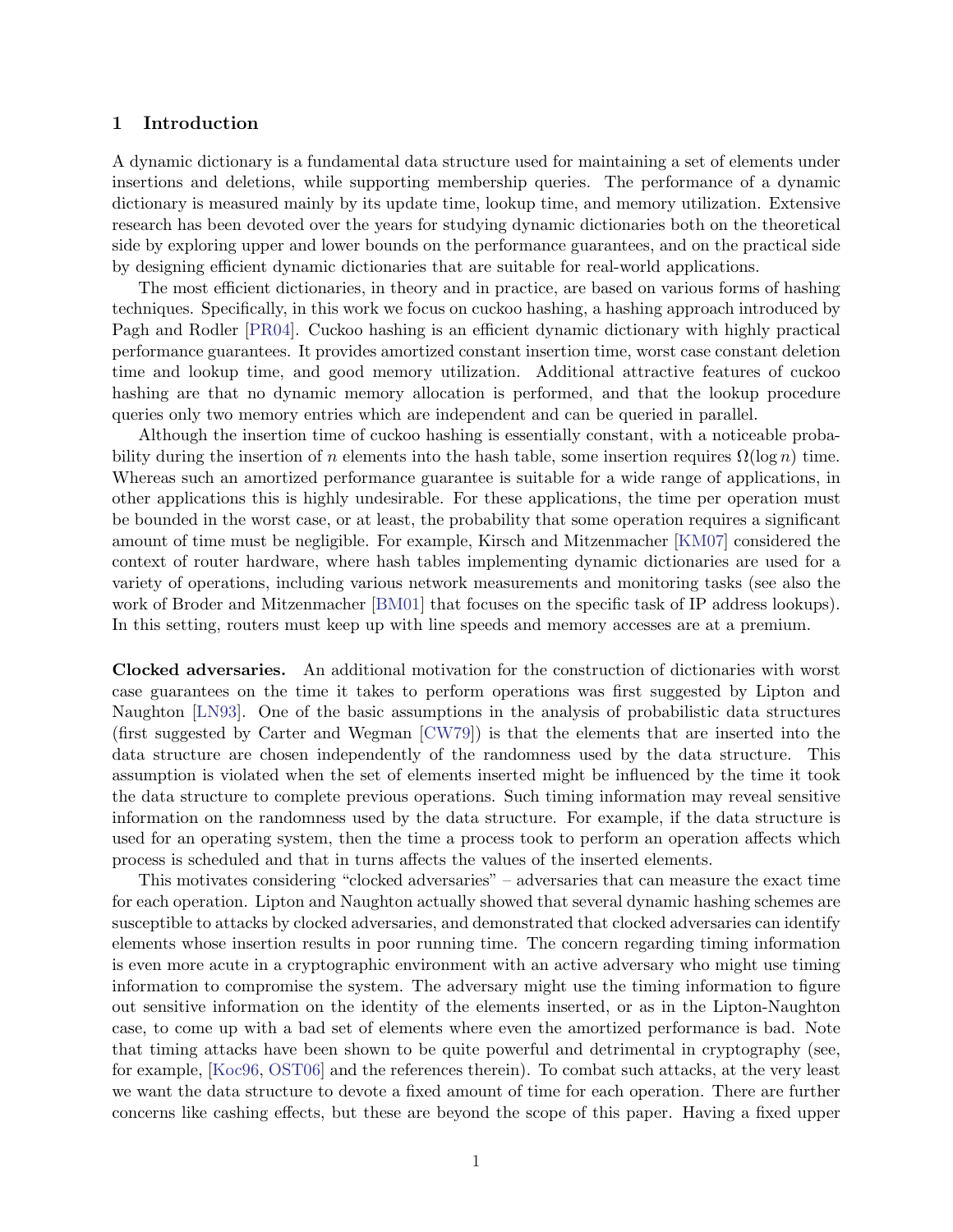<span id="page-2-2"></span>bound on the time each operation (insert, delete, and lookup) takes, and an exact clock we can, in principle, make the response for each operation be independent of the input and the randomness used.

Dynamic real-time hashing. Dietzfelbinger and Meyer auf der Heide [\[DMadH90\]](#page-21-3) constructed the first dynamic dictionary with worst case time per operation and linear space (the construction is based on the dynamic dictionary of Dietzfelbinger et al. [\[DKM](#page-21-4)+94]). Specifically, for any constant  $c > 0$  (determined prior to the initialization phase) and for any sequence of operations involving n elements, with probability at least  $1 - n^{-c}$  each operation is performed in constant time (that depends on  $c$ ). While this construction is a significant theoretical contribution, it may be unsuitable for highly demanding applications. Most notably, it suffers from hidden constant factors in its running time and memory utilization, and from an inherently hierarchal structure. We are not aware of any other dynamic dictionary with such provable performance guarantees which is not based on the approach of Dietzfelbinger and Meyer auf der Heide (but see Section [1.2](#page-3-0) for a discussion on the hashing scheme of Dalal et al.  $[DDM<sup>+</sup>05]$  $[DDM<sup>+</sup>05]$ .

De-amortized cuckoo hashing. Motivated by the problem of constructing a *practical* dynamic dictionary with constant worst-case operations, Kirsch and Mitzenmacher [\[KM07\]](#page-21-0) recently suggested an approach for de-amortizing the insertion time of cuckoo hashing, while essentially preserving the attractive features of the scheme. Specifically, Kirsch and Mitzenmacher suggested an approach for limiting the number of moves per insertion by using a small content-addressable memory (CAM) as a queue for elements being moved. They demonstrated a significant improvement to the worst case performance of cuckoo hashing via experimental results, but left open the problem of constructing a scheme with provable properties.

### 1.1 Our Contributions

In this work we construct the first practical and efficient dynamic dictionary that provably supports constant worst case operations. We follow the approach of Kirsch and Mitzenmacher [\[KM07\]](#page-21-0) for de-amortizing the insertion time of cuckoo hashing using a queue, while preserving many of the attractive features of the scheme. Specifically, for any polynomial  $p(n)$  and constant  $\epsilon > 0$  the parameters of our dictionary can be set such that the following properties  $hold<sup>1</sup>$  $hold<sup>1</sup>$  $hold<sup>1</sup>$ :

- 1. For any sequence of  $p(n)$  insertions, deletions, and lookups, in which at any point in time at most n elements are stored in the data structure, with probability at least  $1 - 1/p(n)$  each operation is performed in constant time, where the probability is over the randomness of the initialization phase<sup>[2](#page-2-1)</sup>.
- 2. The memory utilization is essentially 50%. Specifically, the dictionary utilizes  $2(1 + \epsilon)n + n^{\epsilon}$ words.

An additional attractive property is that we never perform rehashing. In general, rehashing is highly undesirable in practice for various reasons, and in particular, it significantly hurts the worst case performance. We avoid rehashing by following the approach of Kirsch, Mitzenmacher and

<span id="page-2-0"></span><sup>&</sup>lt;sup>1</sup>This is the same flavor of worst case guarantee as in the dynamic dictionary of Dietzfelbinger and Meyer auf der Heide [\[DMadH90\]](#page-21-3).

<span id="page-2-1"></span><sup>2</sup>We note that the non-constant lower bound of Sundar for the membership problem in deterministic dictionaries implies that this type of guarantee is essentially the best possible (see [\[Sun91\]](#page-22-2), and also the survey of Miltersen [\[Mil99\]](#page-21-5) who reports on [\[Sun93\]](#page-22-3)).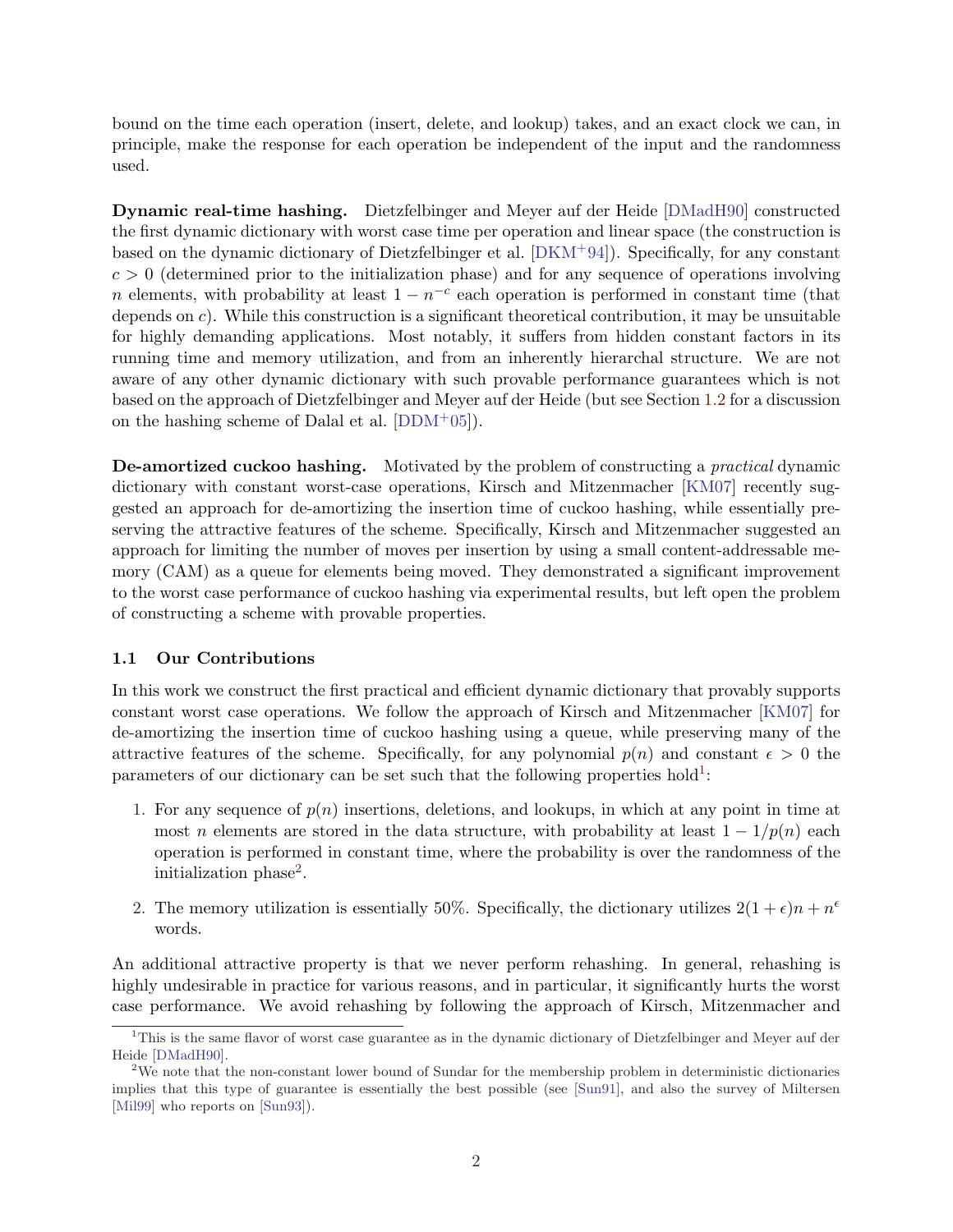<span id="page-3-1"></span>Wieder [\[KMW08\]](#page-21-6) who suggested an augmentation to cuckoo hashing: exploiting a secondary data structure for "stashing" problematic elements that cannot be otherwise stored. We show that in our case, this can be achieved very efficiently by implicitly storing the stash inside the queue.

We provide a formal analysis of the worst-case performance of our dictionary, by generalizing known results in the theory of random graphs. In addition, our analysis involves an application of a recent result due to Braverman [\[Bra09\]](#page-20-3), to prove that  $\text{polylog}(n)$ -wise independent hash functions are sufficient for our dictionary. We note that this is a rather general technique, that may find additional applications in various similar settings. Our extensive experimental results clearly demonstrate that the scheme is highly practical. This seems to be the first dynamic dictionary that simultaneously enjoys all of these properties.

#### <span id="page-3-0"></span>1.2 Related Work

Cuckoo hashing. Several generalizations of cuckoo hashing circumvent the 50% memory utilization barrier: Fotakis et al.  $[FPS+05]$  $[FPS+05]$  suggested to use more than two hash functions; Panigrahy [\[Pan05\]](#page-22-4) and Dietzfelbinger and Weidling [\[DW07\]](#page-21-8) suggested to store more than one element in each entry. These generalizations led to essentially optimal memory utilization, while preserving the efficiency in terms of update time and lookup time.

Kirsch, Mitzenmacher and Wieder [\[KMW08\]](#page-21-6) provided an augmentation to cuckoo hashing in order to avoid rehashing. Their idea is to exploit a secondary data structure, referred to as a stash, for storing elements that cannot be stored without rehashing. Kirsch et al. proved that for cuckoo hashing with overwhelming probability the number of stashed elements is a very small constant. This augmentation was a crucial ingredient in the work of Naor, Segev, and Wieder [\[NSW08\]](#page-22-5), who constructed a history independent variant of cuckoo hashing.

Very recently, Dietzfelbinger and Schellbach [\[DS09\]](#page-21-9) showed that two natural classes of hash functions, the multiplicative class and the class of linear functions over a prime field, lead to large failure probability if applied in cuckoo hashing. This is in contrast to the positive result of Mitzenmacher and Vadhan [\[MV08\]](#page-22-6), who showed that pairwise independent hash functions are sufficient, provided that the keys are sampled from a block source with sufficient Renyi entropy.

On the experimental side, Ross [\[Ros07\]](#page-22-7) showed that optimized versions of cuckoo hashing outperform optimized versions of quadratic probing and chained-bucket hashing (the latter is a variant of chained hashing) on the Pentium 4 and Cell processors. Zukowski, Héman and Boncz [\[ZHB06\]](#page-22-8) compared between cuckoo hashing and chained-bucket hashing on the Pentium 4 and Itanium 2 processors in the context of database workloads, also showing that cuckoo hashing is superior.

Dictionaries with constant worst-case guarantees. Dalal et al.  $[DDM+05]$  $[DDM+05]$  suggested an interesting alternative to the scheme of Dietzfelbinger and Meyer auf der Heide [\[DMadH90\]](#page-21-3) by combining the two-choice paradigm with chaining. For each entry in the table there is a doublylinked list and each element appears in one of two linked lists. In some sense the lists act as queues for each entry. Their scheme provides worst case constant insertion time, and with high probability lookup queries are performed in worst case constant time as well. However, their scheme is not fully dynamic since it does not support deletions, has memory utilization lower than 20%, allows only short sequences of insertions (no more than  $O(n \log n)$ , if one wants to preserve the performance guarantees), and requires dynamic memory allocation. Since lookup requires traversing two linked lists, it appears less practical than cuckoo hashing and its variants.

Demaine et al.  $[DM \text{ad}HP^+06]$  proposed a dynamic dictionary with memory consumption that asymptotically matches the information-theoretic lower bound (i.e.,  $n$  elements from a universe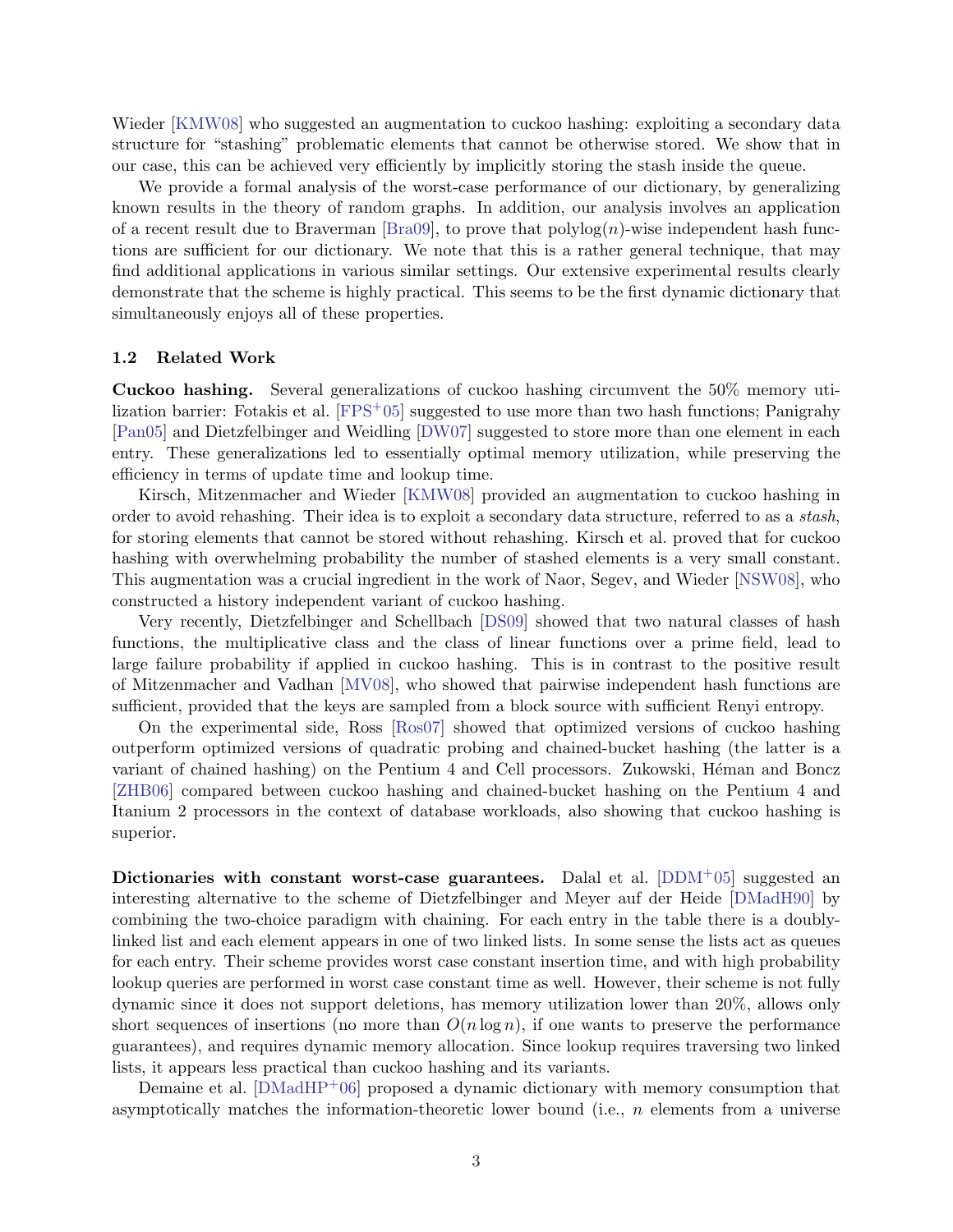<span id="page-4-1"></span>of size u are stored using  $O(n \log(u/n))$  bits instead of  $O(n \log u)$  bits), where each operation is performed in constant time with high probability. Their construction extends the dynamic dictionary of Dietzfelbinger and Meyer auf der Heide [\[DMadH90\]](#page-21-3), and is the first dynamic dictionary that simultaneously provides asymptotically optimal memory consumption together with constant time operations with high probability (in fact, when  $u \geq n^{1+\alpha}$  for some constant  $\alpha > 0$ , the memory consumption of the dynamic dictionary of Dietzfelbinger and Meyer auf der Heide is already asymptotically optimal since in this case  $O(n \log u) = O(n \log(u/n))$ , and therefore Demaine et al. only had to address the case  $u < n^{1+\alpha}$ ). Note, however, that asymptotically optimal memory consumption does not necessarily imply a practical memory utilization due to large hidden constants.

### 1.3 Paper Organization

The remainder of this paper is organized as follows. In Section [2](#page-4-0) we provide a high-level overview of our construction. In Section [3](#page-7-0) we formally describe the data structure. We provide the performance analysis of our dictionary in Section [4.](#page-10-0) In Section [5](#page-12-0) we extend the analysis to hash functions that are  $\text{polylog}(n)$ -wise independent. The proof of the main technical lemma underlying our analysis is presented in Section [6.](#page-13-0) In Section [7](#page-17-0) we present experimental results. In Section [8](#page-19-0) we discuss concluding remarks and open problems.

## <span id="page-4-0"></span>2 Overview of the Construction

In this section we provide an overview of our construction. We first provide a high-level description of cuckoo hashing, and of the approach of Kirsch and Mitzenmacher [\[KM07\]](#page-21-0) for de-amortizing it. Then, we present our approach together with the main ideas underlying its analysis.

**Cuckoo hashing.** Cuckoo hashing uses two tables  $T_0$  and  $T_1$ , each consisting of  $r = (1 + \epsilon)n$ entries for some constant  $\epsilon > 0$ , and two hash functions  $h_0, h_1 : \mathcal{U} \to \{0, \ldots, r-1\}$ . An element  $x \in \mathcal{U}$  is stored either in entry  $h_0(x)$  of table  $T_0$  or in entry  $h_1(x)$  of table  $T_1$ , but never in both. The lookup procedure is straightforward: when given an element  $x \in \mathcal{U}$ , query the two possible memory entries in which  $x$  may be stored. The deletion procedure deletes  $x$  from the entry in which it is stored. As for insertions, Pagh and Rodler [\[PR04\]](#page-22-0) proved that the "cuckoo approach", kicking other elements away until every element has its own "nest", leads to a highly efficient insertion procedure. More specifically, in order to insert an element  $x \in \mathcal{U}$  we first query entry  $T_0[h_0(x)]$ . If this entry is not occupied, we store  $x$  in that entry. Otherwise, we store  $x$  in that entry anyway, thus making the previous occupant "nestless". This element is then inserted to  $T_1$  in the same manner, and so forth iteratively. We refer the reader to [\[PR04\]](#page-22-0) for a more comprehensive description of cuckoo hashing.

De-amortization using a queue. Although the amortized insertion time of cuckoo hashing is constant, with a noticeable probability during the insertion of  $n$  elements into the hash table, some insertion requires moving  $\Omega(\log n)$  elements before identifying an unoccupied entry. We follow the approach of Kirsch and Mitzenmacher [\[KM07\]](#page-21-0) for de-amortizing cuckoo hashing by using a queue. The main idea underlying the construction of Kirsch and Mitzenmacher is as follows. A new element is always inserted to the queue. Then, an element  $x$  is chosen from the queue, according to some queueing policy, and is inserted into the tables. If this is the first insertion attempt for the element x (i.e., x was never stored in one of the tables), then we store it in entry  $T_0[h_0(x)]$ . If this entry is not occupied, we are done. Otherwise, the previous occupant  $y$  of that entry is inserted into the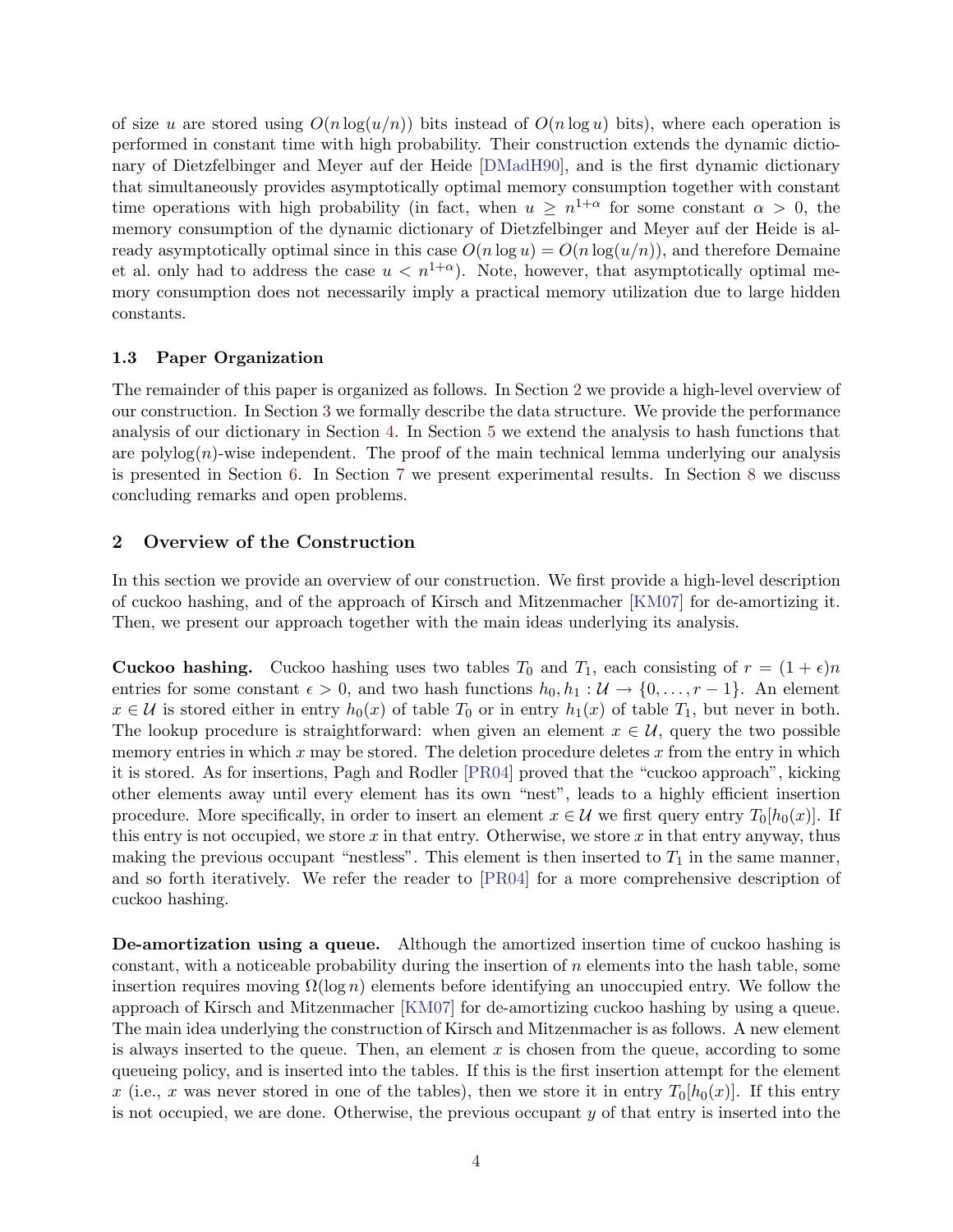<span id="page-5-1"></span>queue, together with an additional information bit specifying that the next insertion attempt for y should begin with table  $T_1$ . The queueing policy then determines the next element to be chosen from the queue, and so on. To fully specify a scheme in the family suggested by [\[KM07\]](#page-21-0) one then needs to specify two issues: the queuing policy and the number of operations that are performed upon the insertion of a new element. In their experiments, Kirsch and Mitzenmacher loaded the queue with many insert operations, and let the system run. The number of operations that are performed upon the insertion of a new element depends on the success (small queue size) of the experiment.

Our approach. In this work we propose a de-amortization of cuckoo hashing that provably guarantees worst case constant insertion time (with overwhelming probability over the randomness of the initialization phase). Our insertion procedure is parameterized by a constant  $L$ , and is defined as follows. Given a new element  $x \in \mathcal{U}$ , we place the pair  $(x, 0)$  at the back of the queue (the additional bit 0 indicates that the element should be inserted to table  $T_0$ ). Then, we carry out the following procedure as long as no more than L moves are performed in the cuckoo tables: we take the pair from the head of the queue, denoted  $(y, b)$ , and place y in entry  $T_b[h_b(y)]$ . If this entry was unoccupied then we are done with the current element y, this is counted as one move and the next element is fetched from the head of the queue. However, if the entry  $T_b[h_b(y)]$  was occupied, we place its previous occupant z in entry  $T_{1-b}[h_{1-b}(z)]$  and so on, as in the above description of the standard cuckoo hashing. After L elements have been moved, we place the current "nestless" element at the head of the queue, together with a bit indicating the next table to which it should be inserted, and terminate the insertion procedure (note that it may take less than L moves, if the queue becomes empty).

The deletion and lookup procedures are naturally defined by the property that any element  $x$ is stored in one of  $T_0[h_0(x)]$  and  $T_1[h_1(x)]$ , or in the queue. However, unlike the standard cuckoo hashing, here it is not clear that these procedures run in constant time. It may be the case that the insertion procedure causes the queue to contain many elements, and then the deletion and lookup procedures of the queue will require a significant amount of time.

The main property underlying our construction is that the constant  $L$  (i.e., the number of iterations of the insertion procedure) can be chosen such that with overwhelming probability the queue does not contain more than a logarithmic number of elements at any point in time. In this case we show that simple and efficient instantiations of the queue can indeed support insertions, deletions and lookups in worst case constant time. This is proved by considering the distribution of the cuckoo graph, formally defined as follows:

<span id="page-5-0"></span>**Definition 2.1.** Given a set  $S \subseteq \mathcal{U}$  and two hash functions  $h_0, h_1 : \mathcal{U} \rightarrow \{0, \ldots, r-1\}$ , the cuckoo graph is the bipartite graph  $G = (L, R, E)$ , where  $L = R = \{0, \ldots, r - 1\}$  and  $E = \{(h_0(x), h_1(x)) : x \in S\}.$ 

The main idea of our analysis is to consider  $\log n$  insertions each time, and to examine the total number of moves in the cuckoo graph that these  $\log n$  insertions require. Our main technical contribution in this setting is proving that the sum of sizes of any  $\log n$  connected components in the cuckoo graph is upper bounded by  $O(\log n)$  with overwhelming probability. This is a generalization of a well-known bound in graph theory on the size of a single connected component. A corollary of this result is that in the standard cuckoo hashing the insertion of log n elements takes  $O(\log n)$ time with high probability (ignoring the problem of rehashing, which is discussed below).

Avoiding rehashing. It is rather easy to see that a set  $S$  can be successfully stored in the cuckoo graph using hash functions  $h_0$  and  $h_1$  if and only if no connected component in the graph has more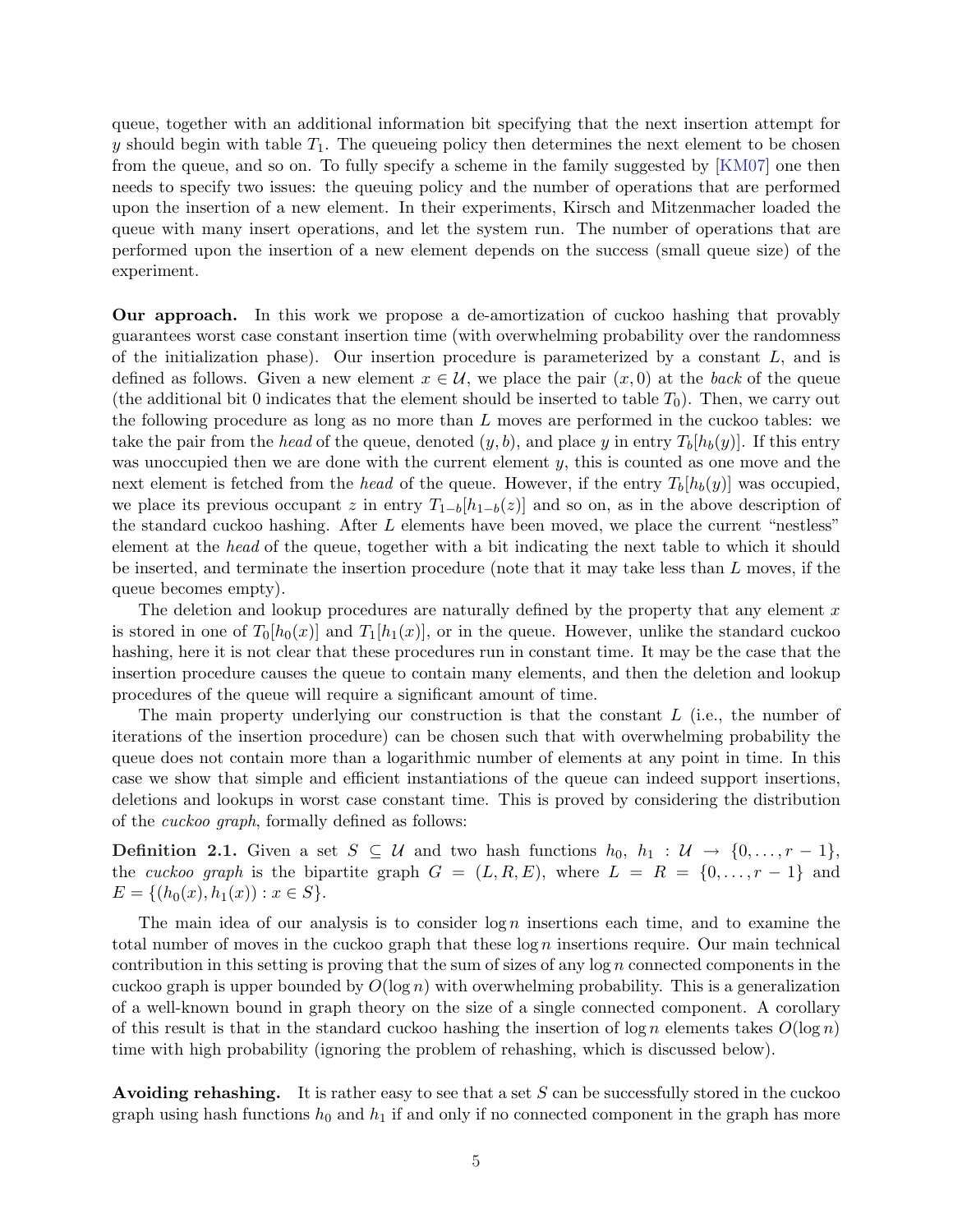<span id="page-6-0"></span>edges then nodes. In other words, every component contains at most one cycle (unicyclic). It is known, however, that even if  $h_0$  and  $h_1$  are completely random functions, then with probability  $\Theta(1/n)$  there will be a connected component with more than one cycle. In this case the given set cannot be stored using  $h_0$  and  $h_1$ . The standard solution for this scenario is to choose new functions and rehash the entire data. This significantly hurts the worst case performance of the data structure (and is highly undesirable in practice for various other reasons).

To overcome this difficulty, we follow the approach of Kirsch et al. [\[KMW08\]](#page-21-6) who suggested an augmentation to cuckoo hashing in order to avoid rehashing: exploiting a secondary data structure, referred to as a stash, for storing elements that create cycles, starting from the second cycle of each component. That is, whenever an element is inserted into a unicyclic component and creates an additional cycle in this component, the element is stashed. Kirsch et al. showed that this approach performs remarkably well by proving that for any fixed set  $S$  of size  $n$ , the probability that at least k elements are stashed is  $O(n^{-k})$  (see Lemma [4.5](#page-11-0) in Section [4\)](#page-10-0). In our setting, however, where the data structure has to support delete operations in constant time, it is not straightforward to use a stash explicitly. Specifically, for the stash to remain of constant size, after every delete operation it may be required to move some element back from the stash to one of the two tables. Otherwise, the analysis of Kirsch et al. on the size of the stash no longer holds when considering long sequences of operations on the data structure.

We overcome this difficulty by storing the stashed elements in the queue. That is, whenever we identify an element that closes a second cycle in the cuckoo graph, this element is placed at the back of the queue. Very informally, this guarantees that any stashed element is given a chance to be inserted back to the tables after essentially  $\log n$  invocations of the insertion procedure. This implies that the number of stashed elements in the queue roughly corresponds to the number of elements that close a second cycle in the cuckoo graph at any point in time (up to intervals of  $\log n$ ) insertions). We can then use the result of Kirsch et al. [\[KMW08\]](#page-21-6) to argue that there is a very small number of such elements in the queue at any point.

For detecting cycles in the cuckoo graph we implement a simple cycle detection mechanism (CDM), as suggested by Kirsch et al. [\[KMW08\]](#page-21-6). When inserting an element we insert to the CDM all the elements that are encountered in its connected component during the insertion process. Once we identify that a component has more than one cycle we stash the current nestless element (i.e., place it in the back of the queue), and reset the CDM to its initial configuration. We note that in the classical cuckoo hashing cycles are detected by allowing the insertion procedure to run for  $O(\log n)$  steps, and then announcing failure (which is followed by rehashing). In our case, however, it is crucial that a cycle is detected in time that is linear in the size of its connected component in the cuckoo graph.

Using  $\text{polylog}(n)$ -wise independent hash functions. When analyzing the performance of our scheme, we first assume the availability of truly random hash functions. Then, we apply a recent result of Braverman [\[Bra09\]](#page-20-3) and show that the same performance guarantees hold when instantiating our scheme with hash functions that are only  $\text{polylog}(n)$ -wise independent (see [\[DW03,](#page-21-11) [OP03,](#page-22-9) [Sie89\]](#page-22-10) for efficient constructions of such functions with succinct representations and constant evaluation time). Informally, Braverman proved that for any Boolean circuit  $C$  of depth  $d$ , size m, and unbounded fan-in, and for any k-wise distribution X with  $k = (\log m)^{O(d^2)}$ , it holds that  $\mathbb{E}[C(U_n)] \approx \mathbb{E}[C(X)]$ . That is, X "fools" the circuit C into behaving as if X is the uniform distribution  $U_n$  over  $\{0,1\}^n$ .

Specifically, in our analysis we define a "bad" event with respect to the hash values of  $h_0$  and  $h_1$ , and prove that: (1) this event occurs with probability at most  $n^{-c}$  (for an arbitrarily large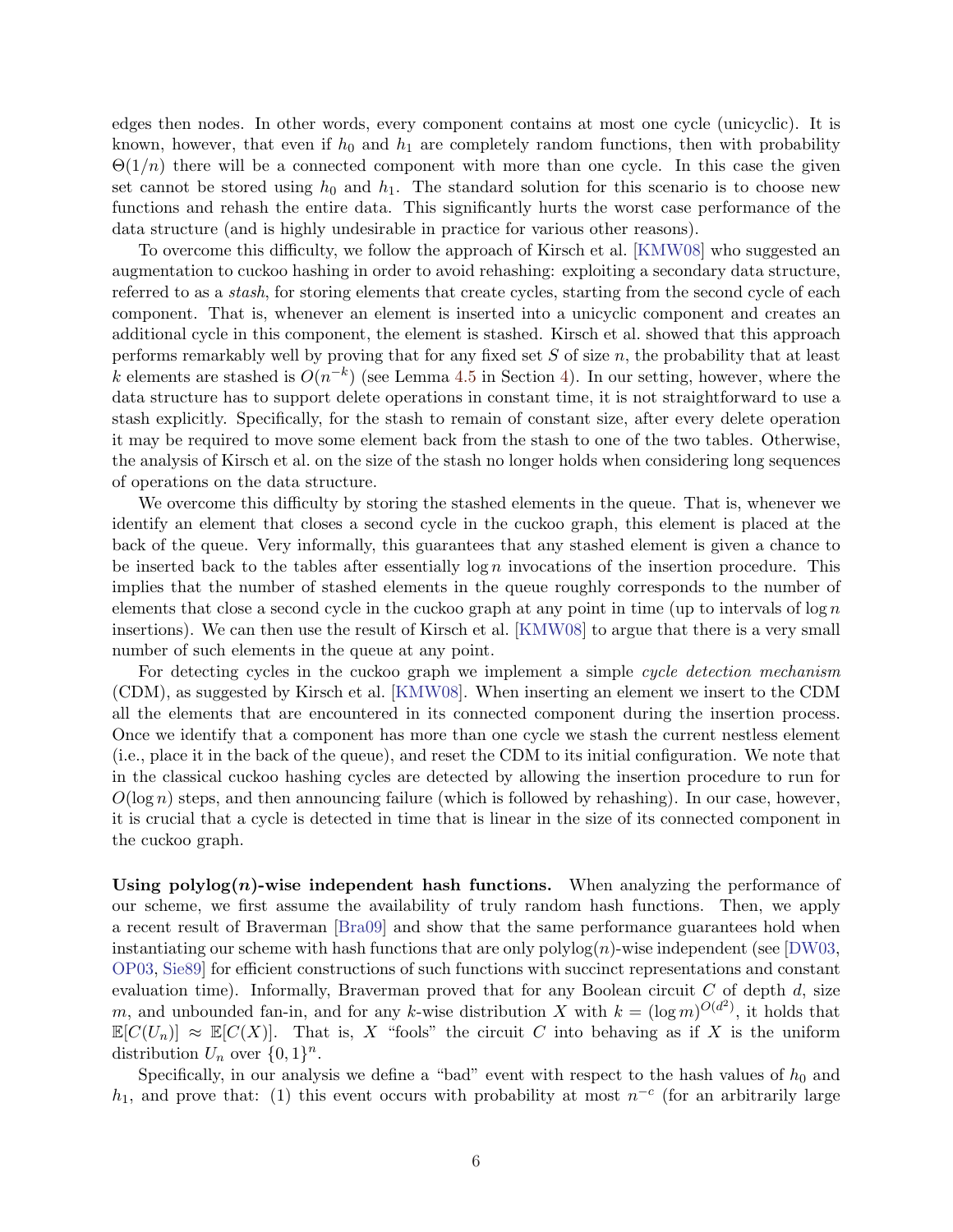<span id="page-7-2"></span>constant c) assuming truly random hash functions, and  $(2)$  as long as this event does not occur each operation is performed in constant time. We show that this event can be recognized by a Boolean circuit of constant depth, size  $m = n^{O(\log n)}$ , and unbounded fan-in. In turn, Braverman's result implies that it suffices to use k-wise independent hash functions for  $k = \text{polylog}(n)$ .

We note that applying Braverman's result in such setting is quite a general technique and may be found useful in other similar scenarios. In particular, our argument implies that the same holds for the analysis of Kirsch et al. [\[KMW08\]](#page-21-6), who proved the above-mentioned bound on the number of stashed elements assuming that the underlying hash functions are truly random.

#### <span id="page-7-0"></span>3 The Data Structure

As discussed in Section [2,](#page-4-0) our data structure uses two tables  $T_0$  and  $T_1$ , and two auxiliary data structures: a queue, and a cycle-detection mechanism. Each table consists of  $r = (1 + \epsilon)n$  entries for some small constant  $\epsilon > 0$ . Elements are inserted into the tables using two hash functions  $h_0, h_1: \mathcal{U} \to \{0, \ldots, r-1\}$ , which are independently chosen at the initialization phase. We assume that the auxiliary data structures satisfy the following properties (we emphasize that these data structures will contain a very small number of elements with overwhelming probability, and in Section [3.1](#page-9-0) we propose simple instantiations):

- 1. The queue is constructed to store at most  $O(\log n)$  elements at any point in time. It should support the operations Lookup, Delete, PushBack, PushFront, and PopFront in worst-case constant time (with overwhelming probability over the randomness of its initialization phase).
- 2. The cycle-detection mechanism is constructed to store at most  $O(\log n)$  elements at any point in time. It should support the operations Lookup, Insert and Reset in worst-case constant time (with overwhelming probability over the randomness of its initialization phase).

An element  $x \in \mathcal{U}$  can be stored in exactly one out of three possible places: entry  $h_0(x)$  of table  $T_0$ , entry  $h_1(x)$  of table  $T_1$ , or the queue. The lookup procedure is straightforward: when given an element  $x \in \mathcal{U}$ , query the two tables and if needed, perform lookups in the queue. The deletion procedure is also straightforward by first searching for the element, and then deleting it. The insertion procedure was essentially already described in Section [2.](#page-4-0) A formal description of these procedures is provided in Figure 1 and a schematic diagram of the whole data structure is presented in Figure [2.](#page-9-1)

In Section [4](#page-10-0) we analyze the performance of the data structure, and prove the following theorem:

<span id="page-7-1"></span>**Theorem 3.1.** For any polynomial  $p(n)$  and constant  $\epsilon > 0$ , the parameters of the dictionary can be set such that the following properties hold:

- 1. For any sequence of at most  $p(n)$  insertions, deletions, and lookups, in which at any point in time at most n elements are stored in the dictionary, with probability at least  $1 - 1/p(n)$  each operation is performed in constant time, where the probability is over the randomness of the initialization phase.
- 2. The dictionary utilizes  $2(1+\epsilon)n + n^{\epsilon}$  words.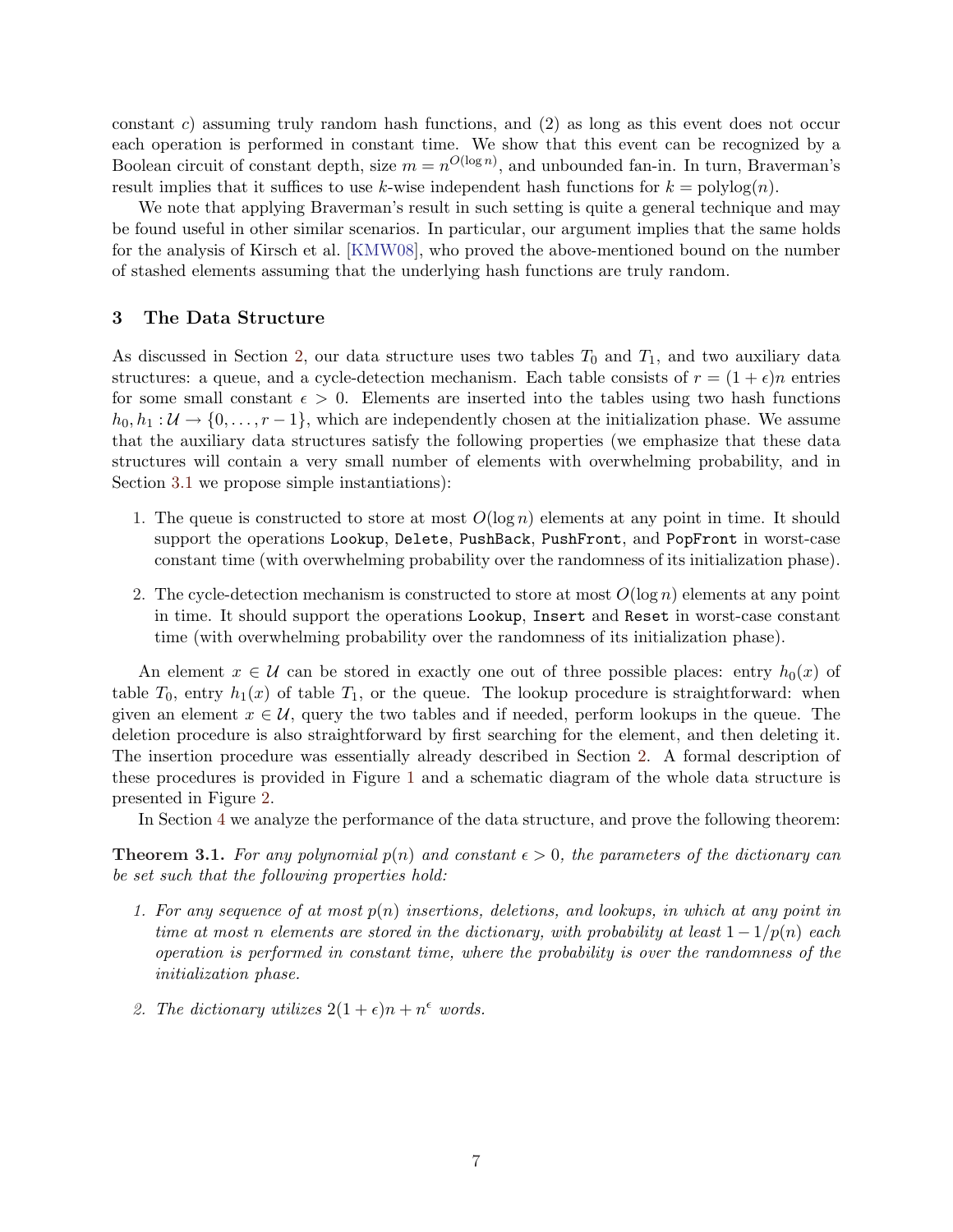Initialize(): 1: for  $i = 0$  to  $r - 1$  do 2:  $T_0[i] \leftarrow \perp$ 3:  $T_1[i] \leftarrow \perp$ 4: InitializeQueue() 5: InitializeCDM()  $\text{Lookup}(x)$ : 1: if  $T_0[h_0(x)] = x$  or  $T_1[h_1(x)] = x$  then 2: return true 3: if LookupQueue $(x)$  then 4: return true 5: return false  $Delete(x):$ 1: if  $T_0[h_0(x)] = x$  then 2:  $T_0[h_0(x)] \leftarrow \perp$ 3: return 4: if  $T_1[h_1(x)] = x$  then 5:  $T_1[h_1(x)] \leftarrow \perp$ 6: return 7: DeleteFromQueue $(x)$  $Insert(x):$ 1: InsertIntoBackOfQueue $(x, 0)$ 2:  $y \leftarrow \perp / y$  denotes the current element we work with 3: for  $i = 1$  to L do 4: if  $y = \perp$  then // Fetching element y from the head of the queue 5: if IsQueueEmpty() then 6: return 7: else 8:  $(y, b) \leftarrow \text{PopFromQueue}()$ 9: **if**  $T_b[h_b(y)] = \perp$  **then** // Successful insert 10:  $T_b[h_b(y)] \leftarrow y$ 11: ResetCDM() 12:  $y \leftarrow \perp$ 13: else 14: **if LookupInCDM** $(y, b)$  then // Found the second cycle 15: **InsertIntoBackOfQueue** $(y, b)$ 16: ResetCDM() 17:  $y \leftarrow \perp$ 18: else // Evict existing element 19:  $z \leftarrow T_b[h_b(y)]$ 20:  $T_b[h_b(y)] \leftarrow y$ 21: InsertIntoCDM $(y, b)$ 22:  $y \leftarrow z$ 23:  $b \leftarrow 1 - b$ 24: if  $y \neq \perp$  then 25: InsertIntoHeadOfQueue $(y, b)$ 

Figure 1: The Initialize, LookUp, Delete and Insert procedures.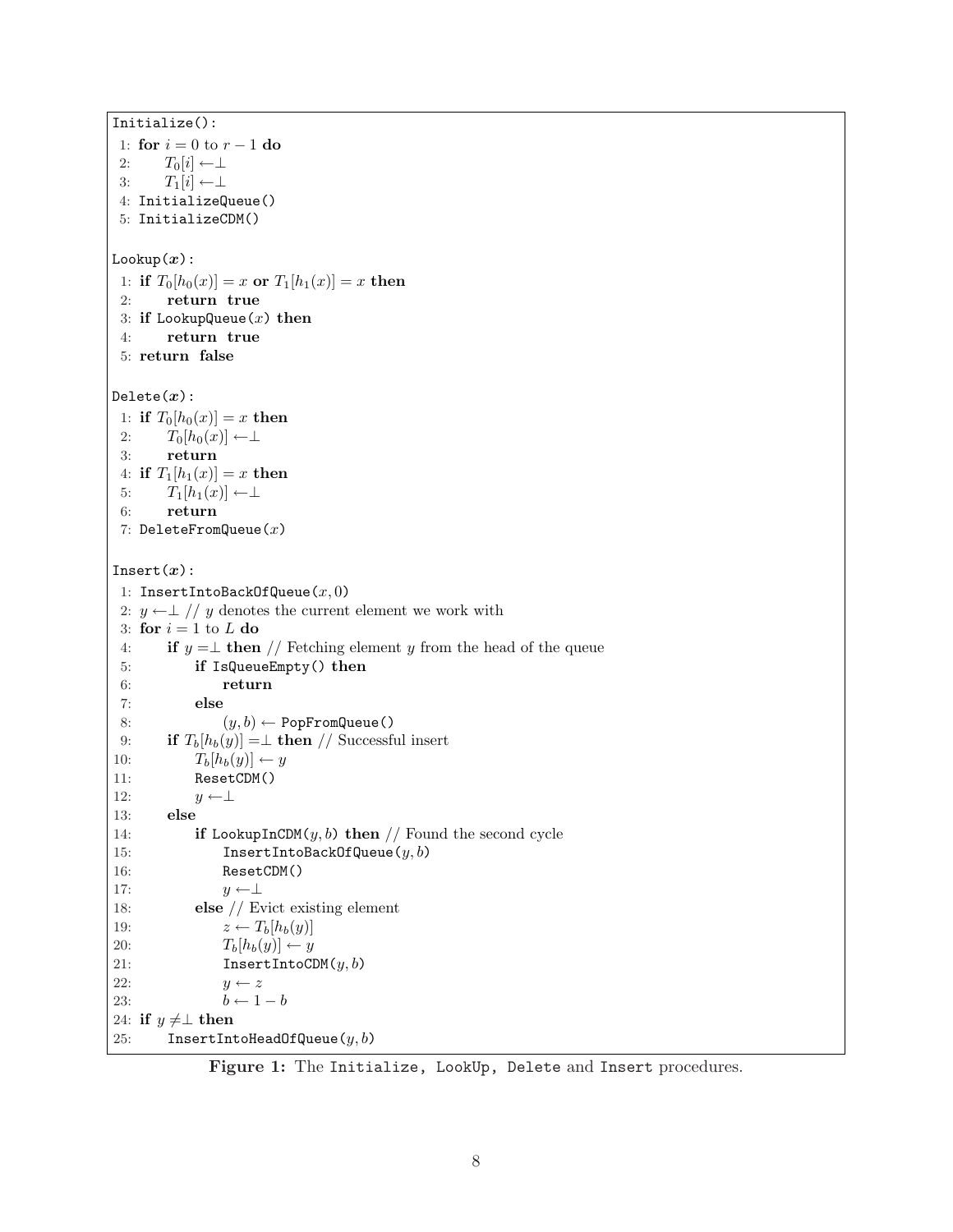<span id="page-9-1"></span>

Figure 2: A schematic diagram of our dictionary.

### <span id="page-9-0"></span>3.1 The Auxiliary Data Structures

We propose simple instantiations for the auxiliary data structures. Any other instantiations that satisfy the above-mentioned properties are also possible.

The queue. In Section [4](#page-10-0) we will argue that with overwhelming probability the queue contains at most  $O(\log n)$  elements at any point in time. Therefore, we design the queue to store at most  $O(\log n)$  elements, and allow the whole data structure to fail if the queue overflows. Although a classical queue can support the operations PushBack, PushHead, and PopFront in constant time, we also need to support the operations Lookup and Delete in constant time. One possible instantiation is to use a constant number k arrays  $A_1, \ldots, A_k$  each of size  $n^{\delta}$ , for some  $\delta < 1$ . Each entry of these arrays consists of a data element, a pointer to the previous element in the queue, and a pointer to the next element in the queue. In addition we maintain two global pointers: the first points to the head of the queue, and the second points to the end of the queue. The elements are stored using a function h chosen from a collection of pairwise independent hash functions. Specifically, each element x is stored in the first available entry amongst  $\{A_1[h(1,x)], \ldots, A_k[h(k,x)]\}$ . For any element x, the probability that all of its  $k$  possible entries are occupied when the queue contains at most  $m = O(\log n)$  elements is upper bounded by  $(m/n^{\delta})^k$ , which can be made as small as  $n^{-c}$ for any constant c by choosing an appropriate constant  $k$ .

The cycle-detection mechanism. As in the case of the queue, in Section [4](#page-10-0) we will argue that with overwhelming probability the cycle-detection mechanism contains at most  $O(\log n)$  elements at any point in time. Therefore, we design the cycle-detection mechanism to store at most  $O(\log n)$ elements, and allow the whole data structure to fail if the cycle-detection mechanism overflows.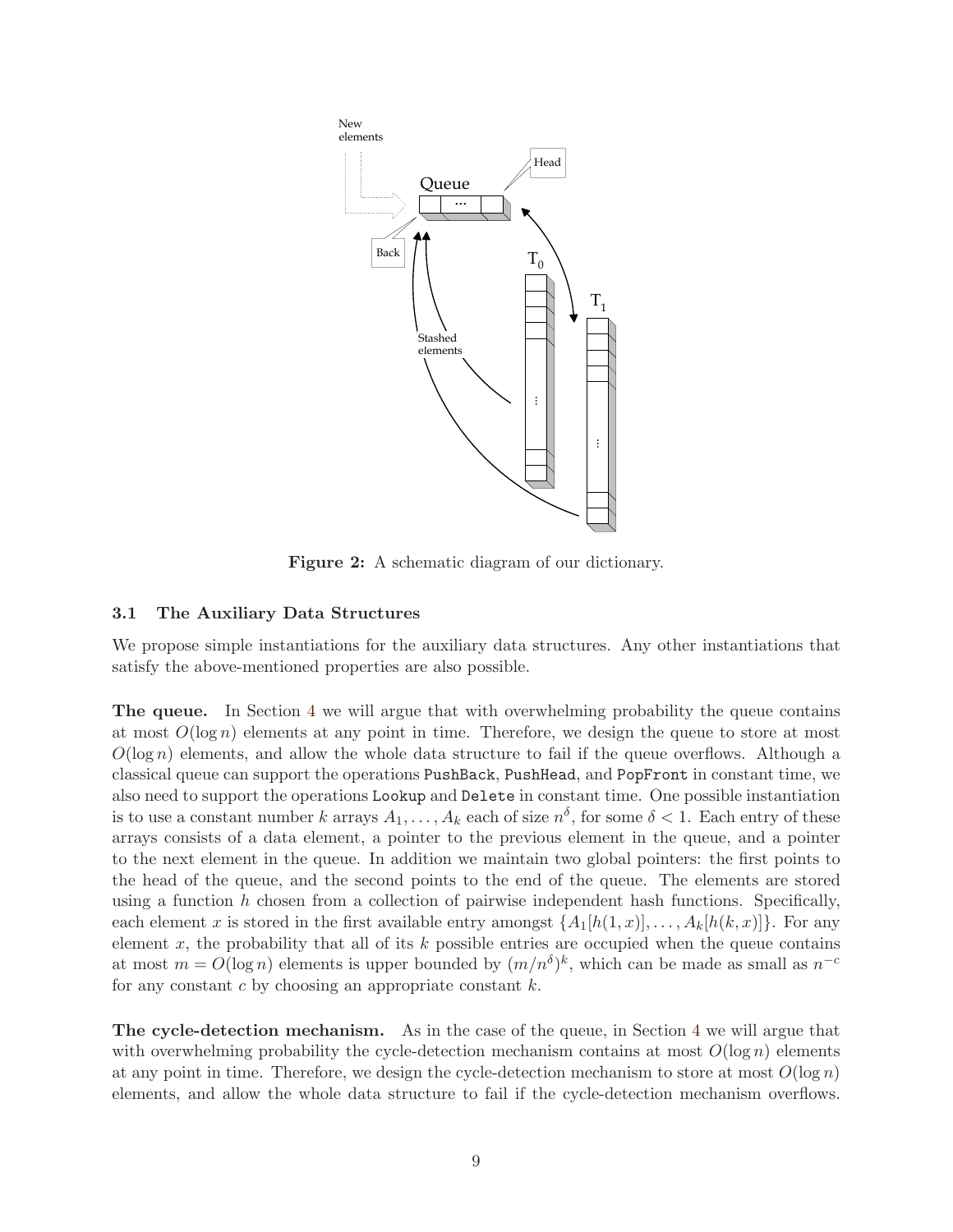<span id="page-10-3"></span>One possible instantiation is to use the above-mentioned instantiation of the queue together with any standard augmentation that enables constant time resets (see, for example, [\[BT93\]](#page-20-4)).

#### <span id="page-10-0"></span>4 Performance Analysis

In this section we prove Theorem [3.1.](#page-7-1) In terms of memory utilization, each of the two tables  $T_0$ and  $T_1$  has  $(1 + \epsilon)n$  entries, and the auxiliary data structures (as suggested in Section [3.1\)](#page-9-0) require sublinear space. Therefore, the memory utilization is essentially 50%, as in the standard cuckoo hashing. In terms of running time, we say that the auxiliary data structures *overflow* if either the queue or the cycle-detection mechanism contain more than  $O(\log n)$  elements. We show that as long as the auxiliary data structures do not fail or overflow, all operations are performed in constant time. As suggested in Section [3.1,](#page-9-0) for any constant  $c$  the auxiliary data structures can be constructed such that they fail with probability less than  $n^{-c}$ , and therefore we only need to bound the probability of overflow. We deal with each of the auxiliary data structures separately. For the remainder of the analysis we introduce the following definition and notation:

**Definition 4.1.** A sequence  $\pi$  of insert, delete and lookup operations is *n*-bounded if at any point in time during the execution of  $\pi$  the data structure contains at most n elements.

**Notation 4.2.** For an element  $x \in \mathcal{U}$  we denote by  $C_{S,h_0,h_1}(x)$  the connected component that contains the edge  $(h_0(x), h_1(x))$  in the cuckoo graph of the set  $S \subseteq U$  with functions  $h_0$  and  $h_1$ .

We prove the following theorem:

<span id="page-10-1"></span>**Theorem 4.3.** For any polynomial  $p(n)$  and any constant  $\epsilon > 0$ , there exists a constant L such that when instantiating the data structure with parameters  $\epsilon$  and L the following holds: For any n-bounded sequence of operations  $\pi$  of length at most p(n), with probability  $1-I/p(n)$  over the coin tosses of the initialization phase the auxiliary data structures do not overflow during the execution of π.

We define two "good" events, and show that as long as these events occur, then the queue and the cycle-detection mechanism do not overflow. Let  $\pi$  be an *n*-bounded sequence of  $p(n)$  operations. Denote by  $(x_1, \ldots, x_N)$  the elements inserted by  $\pi$  in reverse order. Note that between any two insertions  $\pi$  may perform several deletions, and therefore an element may appear more than once. For any integer  $1 \leq j \leq N/\log n$ , denote by  $S_j$  the set of elements that are stored in the data structure just before the insertion of  $x_{(j-1)\log n+1}$ , together with the elements  $\{x_{(j-1)\log n+1}, \ldots, x_{j\log n}\}.$ That is, the set  $S_j$  contains the result of executing  $\pi$  up to  $x_j$  log n while ignoring any deletions that occur between  $x_{(j-1)\log n}$  and  $x_{j\log n}$ . Note that since  $\pi$  is an n-bounded sequence, we have that  $|S_i| \leq n + \log n$  for all j's. In Section [6](#page-13-0) we prove the following lemma, which is the main technical tool in the proof of Theorem [4.3:](#page-10-1)

<span id="page-10-2"></span>**Lemma 4.4.** For any constants  $\epsilon, c_1 > 0$  and any integer  $T \leq \log n$  there exists a constant  $c_2$ , such that for any set  $S \subseteq U$  of size n and for any  $x_1, \ldots, x_T \in S$  it holds that

$$
\Pr\left[\sum_{i=1}^{T} |C_{S,h_0,h_1}(x_i)| \ge c_2 T\right] \le \exp(-c_1 T) ,
$$

where the probability is taken over the random choice of the functions  $h_0, h_1 : U \to \{0, \ldots, r-1\}$ , for  $r = (1 + \epsilon)n$ .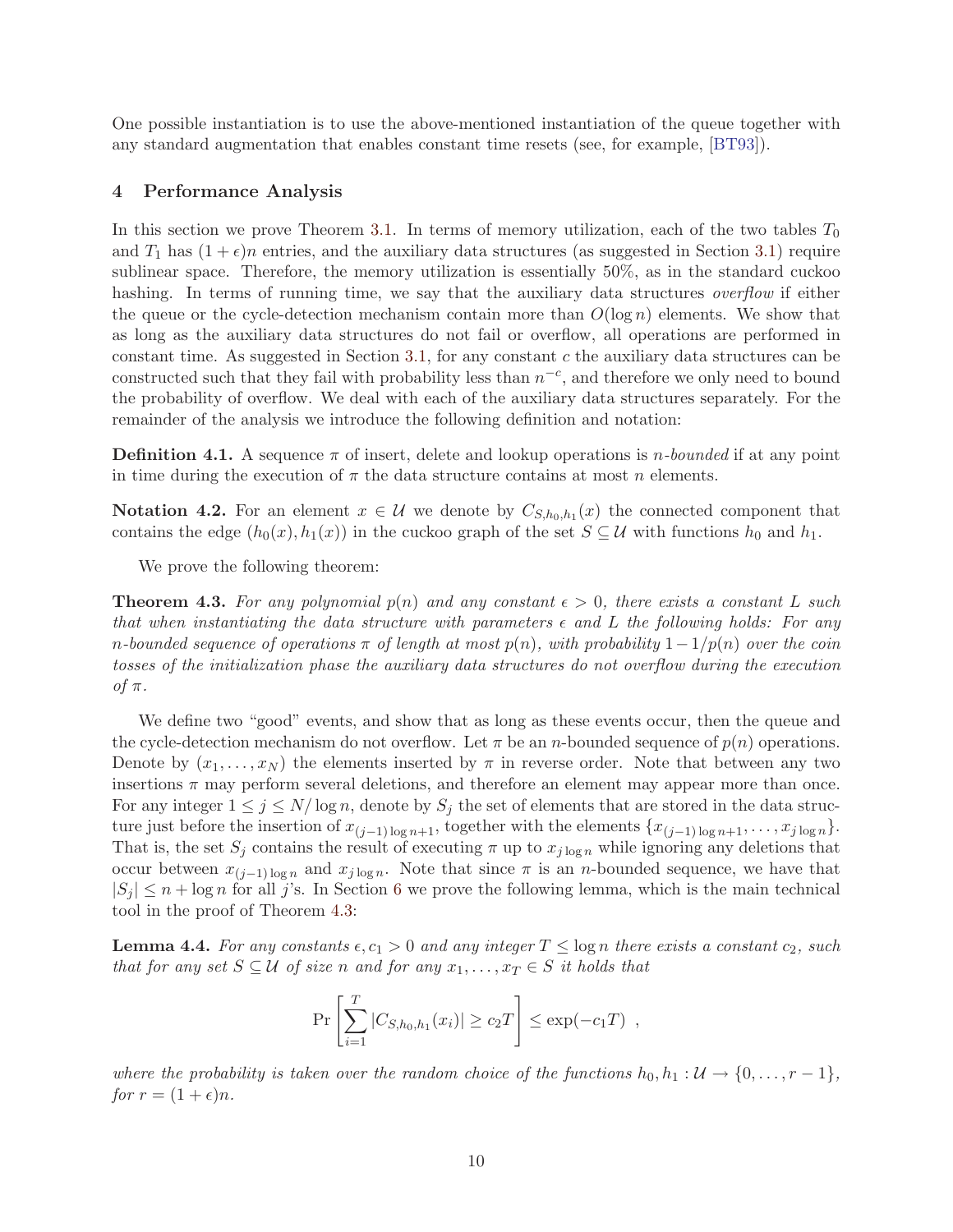<span id="page-11-3"></span>We now define the good events. Denote by  $\mathcal{E}_1$  the event in which for every  $1 \leq j \leq N/\log n$  it holds that

$$
\sum_{i=1}^{\log n} |C_{S_j,h_0,h_1}(x_{(j-1)\log n+i})| \le c_2 \log n.
$$

An appropriate choice of the constant  $c_1$  in Lemma [4.4](#page-10-2) and a union bound imply that the event  $\mathcal{E}_1$  occurs with probability at least  $1 - n^{-c}$ . A minor technical detail is that Lemma [4.4](#page-10-2) is stated for sets S of size at most n (for simplicity), whereas the  $S_j$ 's are of size at most  $n + \log n$ . This, however, is easily fixed by replacing  $\epsilon$  with  $\epsilon' = 2\epsilon$  in the statement of the lemma.

In addition, denote by  $\mathsf{stash}(S_i, h_0, h_1)$  the number of stashed elements (as discussed in Section [2\)](#page-4-0) in the cuckoo graph of  $S_i$  with hash functions  $h_0$  and  $h_1$ . Denote by  $\mathcal{E}_2$  the event in which for every  $1 \leq j \leq N/\log n$  it holds that stash $(S_j, h_0, h_1) \leq k$ . The following lemma of Kirsch et al. [\[KMW08\]](#page-21-6) implies that the constant k can be chosen such that the probability of the event  $\mathcal{E}_2$  is at least  $1 - n^{-c}$  (we note that the above comment on n vs.  $n + \log n$  holds here as well).

<span id="page-11-0"></span>**Lemma 4.5** ([\[KMW08\]](#page-21-6)). For any set  $S \subseteq U$  of size n, the probability that the stash contains at least k elements is  $O(n^{-k})$ , where the probability is taken over the random choice of the functions  $h_0, h_1 : U \to \{0, \ldots, r-1\},$  for  $r = (1+\epsilon)n$ .

The following claims prove Theorem [4.3:](#page-10-1)

<span id="page-11-1"></span>**Claim 4.6.** Let  $\pi$  be an n-bounded sequence of  $p(n)$  operations. Assuming that the events  $\mathcal{E}_1$  and  $\mathcal{E}_2$  occur, then during the execution of  $\pi$  the queue does not contain more than  $2 \log n + k$  elements at any point in time.

<span id="page-11-2"></span>**Claim 4.7.** Let  $\pi$  be an n-bounded sequence of  $p(n)$  operations. Assuming that the events  $\mathcal{E}_1$  and  $\mathcal{E}_2$  occur, then during the execution of  $\pi$  the cycle-detection mechanism does not contain more than  $(c_2 + 1)$  log n elements at any point in time.

**Proof of Claim [4.6.](#page-11-1)** We prove by induction on j, that at the time  $x_{j \log n+1}$  is inserted into the queue, there are no more than  $\log n + k$  elements in the queue. This clearly implies that at any point in time there are at most  $2 \log n + k$  elements in the queue.

For  $j = 1$  we observe that there are at most  $\log n$  elements in the data structure at that point in time. In particular, there are at most  $\log n$  elements in the queue.

Assume that the statement holds for some j, and we prove that it holds also for  $j + 1$ . The inductive hypothesis states that at the time  $x_{j \log n+1}$  is inserted, the queue contains at most  $\log n+k$ elements. In the worst case, these elements are  $\{x_{(j-1)\log n+1}, \ldots, x_{j\log n}\}\$  together with some additional  $k$  elements. It is rather straightforward that the number of moves in the cuckoo graph that are required for inserting an element is at most the size of its connected component. Therefore, the event  $\mathcal{E}_1$  implies that the elements  $\{x_{(j-1)\log n+1}, \ldots, x_{j\log n}\}$  can be inserted in  $c_2 \log n$  moves, and that each of the additional k elements can be inserted in at most  $c_2 \log n$  moves. Therefore, these  $\log n + k$  elements can be inserted in  $c_2 \log n + k c_2 \log n$  moves. By choosing the constant L such that  $L \log n \geq c_2 \log n + kc_2 \log n$  it is guaranteed that by the time the element  $x_{(i+1) \log n+1}$ is inserted, these  $\log n + k$  elements will be inserted into the tables, and at most k of them with be stored in the queue due to second cycles in the cuckoo graph (due to event  $\mathcal{E}_2$ ). Thus, by the time the element  $x_{(j+1)\log n+1}$  is inserted, the queue contains (in the worst case) the elements  ${x_j \log n+1}, \ldots, {x_{(j+1)} \log n}$ , and some additional k elements.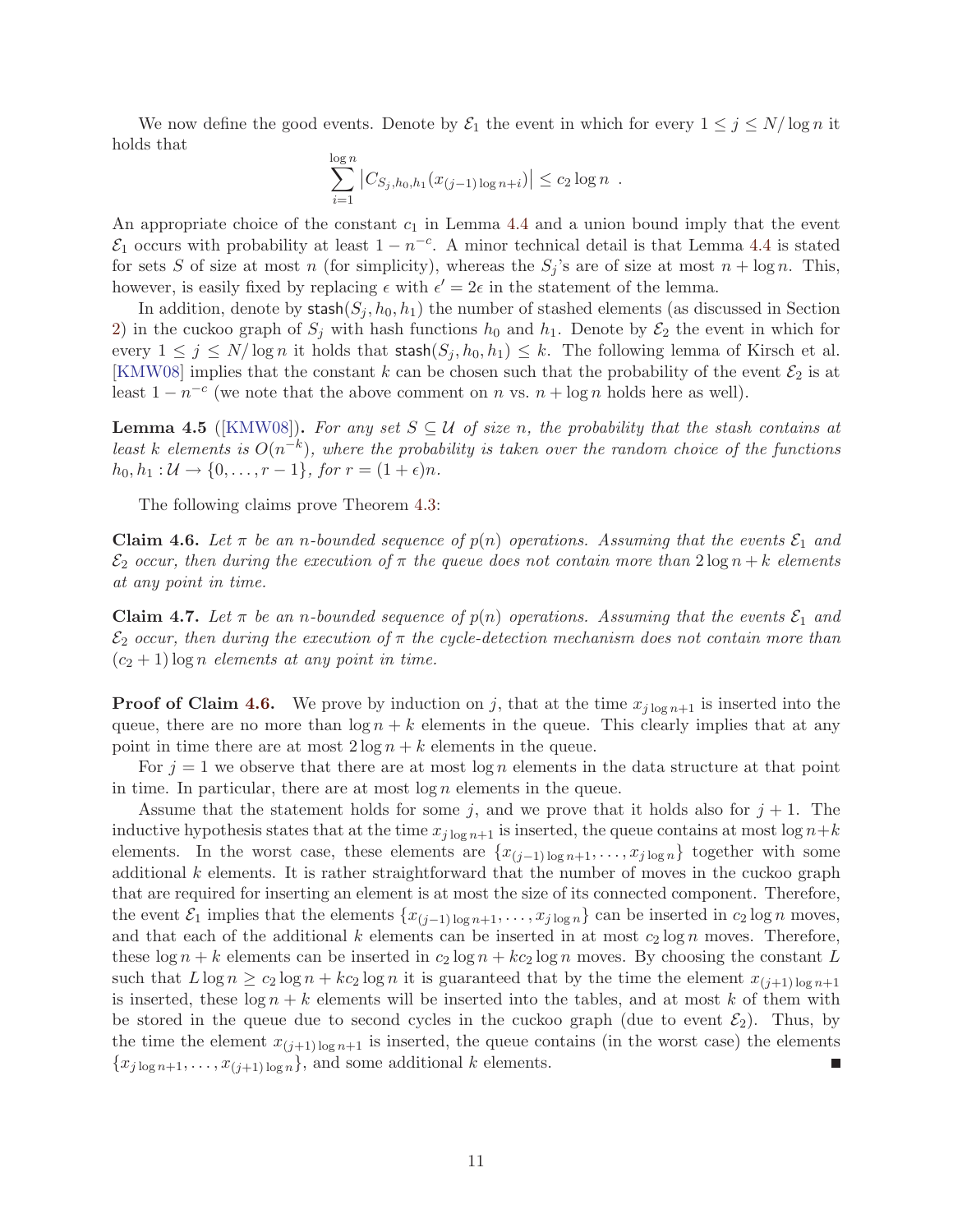<span id="page-12-2"></span>**Proof of Claim [4.7.](#page-11-2)** At any point in time the cycle-detection mechanism contains elements from exactly one connected component in the cuckoo graph. Therefore, at any point in time the number of elements stored in the cycle-detection mechanism is at most the number of element in the maximal connected component. The event  $\mathcal{E}_1$  guarantees that there is no set  $S_i$  with a connected component containing more than  $c_2 \log n$  elements. Between the  $S_j$ 's, at most  $\log n$  elements are inserted, and this guarantees that at any point in time the cycle-detection mechanism does not contain more than  $(c_2 + 1) \log n$  elements.

#### <span id="page-12-0"></span>5 Using  $\text{polylog}(n)$ -wise Independent Hash Functions

The proof provided in Section [4](#page-10-0) for our main theorem relies on Lemmata [4.4](#page-10-2) and [4.5](#page-11-0) on the structure of the cuckoo graph. These lemmata are the only part of the proof in which the amount of independence of the hash functions  $h_0$  and  $h_1$  is taken into consideration. Briefly, Lemma [4.4](#page-10-2) states that the probability that the sum of sizes of  $T$  connected components in the cuckoo graph exceeds cT is exponentially small (for  $T \leq \log n$ ), and in Section [6](#page-13-0) we prove this lemma for truly random hash functions. Lemma [4.5](#page-11-0) states that for any set of n elements, the probability that the stash contains at least k elements is  $O(n^{-k})$ , and this Lemma was proved by Kirsch et al. [\[KMW08\]](#page-21-6) for truly random hash functions.

In this section we show that these two lemmata hold even if  $h_0$  and  $h_1$  are sampled from a family of  $polylog(n)$ -wise independent hash functions. We apply a recent result of Braverman [\[Bra09\]](#page-20-3) (which is a significant extension of prior work of Bazzi [\[Baz09\]](#page-20-5) and Razborov [\[Raz09\]](#page-22-11)), and note that this approach is quite a general technique and may be found useful in other similar scenarios. Braverman proved that for any Boolean circuit  $C$  of depth  $d$ , size  $m$ , and unbounded fan-in, and for any r-wise distribution X with  $r = (\log m)^{O(d^2)}$ , it holds that  $\mathbb{E}[C(U_n)] \approx \mathbb{E}[C(X)]$ . That is, X "fools" the circuit C into behaving as if X is the uniform distribution  $U_n$  over  $\{0,1\}^n$ . More formally, Braverman proved the following theorem:

<span id="page-12-1"></span>**Theorem 5.1** ([\[Bra09\]](#page-20-3)). Let  $s \geq \log m$  be any parameter. Let F be a boolean function computed by a circuit of depth  $d$  and size  $m$ . Let  $\mu$  be an r-independent distribution where

 $r \geq 3 \cdot 60^{d+3} \cdot (\log m)^{(d+1)(d+3)} \cdot s^{d(d+3)}$ ,

then

$$
|\mathbb{E}_{\mu}[F] - \mathbb{E}[F]| < \varepsilon(s, d) \enspace,
$$

where  $\varepsilon(s, d) = 0.82^s \cdot 15m$ .

In our analysis in Section [4](#page-10-0) we defined two "bad" events with respect to the hash values of  $h_0$ and  $h_1$ . The first event corresponds to Lemma [4.4](#page-10-2) and the second event corresponds to Lemma [4.5:](#page-11-0)

- Event 1: There exists a set S of  $T \le \log n$  vertices in the cuckoo graph, such that the sum of sizes of the connected components of the vertices in S is larger than  $cT$ , for some constant c (this is the complement of the event  $\mathcal{E}_1$  defined in Section [4\)](#page-10-0).
- Event 2: There exists a set S of at most n vertices in the cuckoo graph, such that the number of stashed elements from the set S exceeds some constant  $k$  (this is the complement of the event  $\mathcal{E}_2$  defined in Section [4\)](#page-10-0).

In what follows we show that these two events can be recognized by constant-depth and quasipolynomial size Boolean circuits, which will enable us to apply Theorem [5.1](#page-12-1) to get the desired result. The input wires of our circuits contain the values  $h_0(x_1), h_1(x_1), \ldots, h_0(x_n), h_1(x_n)$  (where the  $x_i$ 's represent the elements inserted into the data structure).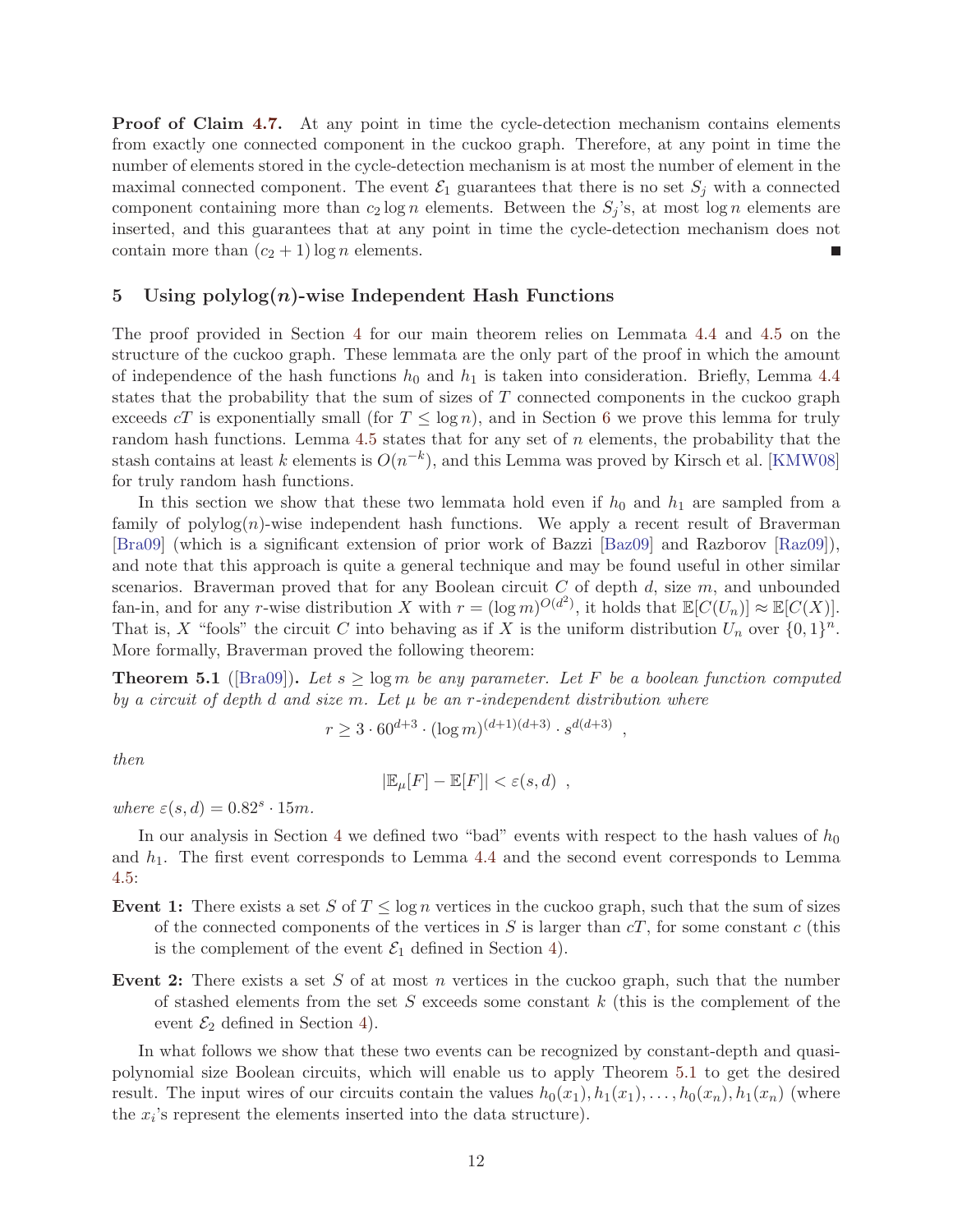<span id="page-13-4"></span>Identifying event 1. This event occurs if and only if the graph contains at least one forest from a specific set of forests of the bipartite graph on  $[r] \times [r]$ , where  $r = (1 + \epsilon)n$ . We denote this set of forests by  $\mathcal{F}_n$ , and observe that  $\mathcal{F}_n$  is a subset of all forests with at most  $cT + 1 = O(\log n)$  vertices, which implies that  $|\mathcal{F}_n| = n^{O(\log n)}$ . Therefore, the event can be identified by a constant-depth circuit of size  $n^{O(\log n)}$  that simply enumerates all forests  $F \in \mathcal{F}_n$ , and for every such forest F the circuit checks whether it exists in the graph:

<span id="page-13-2"></span>
$$
\bigvee_{F \in \mathcal{F}_n} \bigwedge_{(u,v) \in F} \bigvee_{i=1}^n \Big[ \Big( h_0(x_i) = u \wedge h_1(x_i) = v \Big) \vee \Big( h_0(x_i) = v \wedge h_1(x_i) = u \Big) \Big] \tag{5.1}
$$

**Identifying event 2.** For identifying this event we go over all subsets  $S' \subseteq \{x_1, \ldots, x_n\}$  of size k, and for every such subset we check whether all of its elements are stashed. Note, however, that the set of stashed elements is not uniquely defined: given a connected component with two cycles, any element on one of the cycles can be stashed. Therefore, we find it natural to define a "canonical" set of stashed elements, as suggested by Naor et al. [\[NSW08\]](#page-22-5): given a connected component with more than one cycle we iteratively stash the largest edge that lies in a cycle (according to some ordering), until the component contains only one cycle<sup>[3](#page-13-1)</sup>. Specifically, given an element  $x \in S'$  we enumerate over all connected components in which the edge  $(h_0(x), h_1(x))$  is stashed according to the canonical rule above, and check whether the component exists in the cuckoo graph (as in Equation [\(5.1\)](#page-13-2)). Note that k is constant and that we can restrict ourselves to connected components with  $O(\log n)$ vertices (since we can assume that event 1 above does not occur). Therefore, the resulting circuit is of constant depth and size  $n^{O(\log n)}$ .

#### <span id="page-13-0"></span>6 Proof of Lemma [4.4](#page-10-2) – Size of Connected Components

In this section we prove Lemma [4.4](#page-10-2) that states a property on the structure of the cuckoo graph. Specifically, we are interested in bounding the sum of sizes of several connected components in the graph.

Recall (Definition [2.1\)](#page-5-0) that the cuckoo graph is a bipartite graph  $G = (L, R, E)$  with  $L = R = [n]$ and  $(1 - \epsilon)n$  edges, where each edge is chosen independently and uniformly at random from the set  $L \times R$  (note that the number of distinct edges may be less than  $(1 - \epsilon)n$ ). The distribution of the cuckoo graph is very close (in some sense that will be formalized later on) to the well-studied distribution  $\mathbb{G}(n, n, M)$  on bipartite graphs  $G = (L, R, E)$  where  $L = R = [n]$  and E is a set of exactly  $M = (1 - \epsilon)n$  edges that is chosen uniformly at random from all subsets of size M of  $L \times R$ . Thus, the proof essentially reduces to consider the random graph model  $\mathbb{G}(n, n, M)$ .

Our proof is a generalization of a well-known proof for the size of a single connected component (see, for example,  $[JLR00, Theorem 5.4]$ ). We first prove a similar lemma for the distribution  $\mathbb{G}(n, n, p)$  on bipartite graphs  $G = ([n], [n], E)$  where each edge is independently chosen with probability  $p$  (Section [6.1\)](#page-13-3). Then we apply a standard argument to show that the same holds for the distribution  $\mathbb{G}(n, n, M)$  (Section [6.2\)](#page-16-0). Finally, we prove that the lemma holds for the distribution of the cuckoo graph as well.

## <span id="page-13-3"></span>6.1 The  $\mathbb{G}(n,n,p)$  Case

In what follows, given a graph G and a vertex  $v$  we denote by  $C_G(v)$  the connected component of  $v$  in  $G$ . We prove the following lemma:

<span id="page-13-1"></span><sup>&</sup>lt;sup>3</sup>We emphasize that this is only for simplifying the analysis, and not to be used by the actual data structure.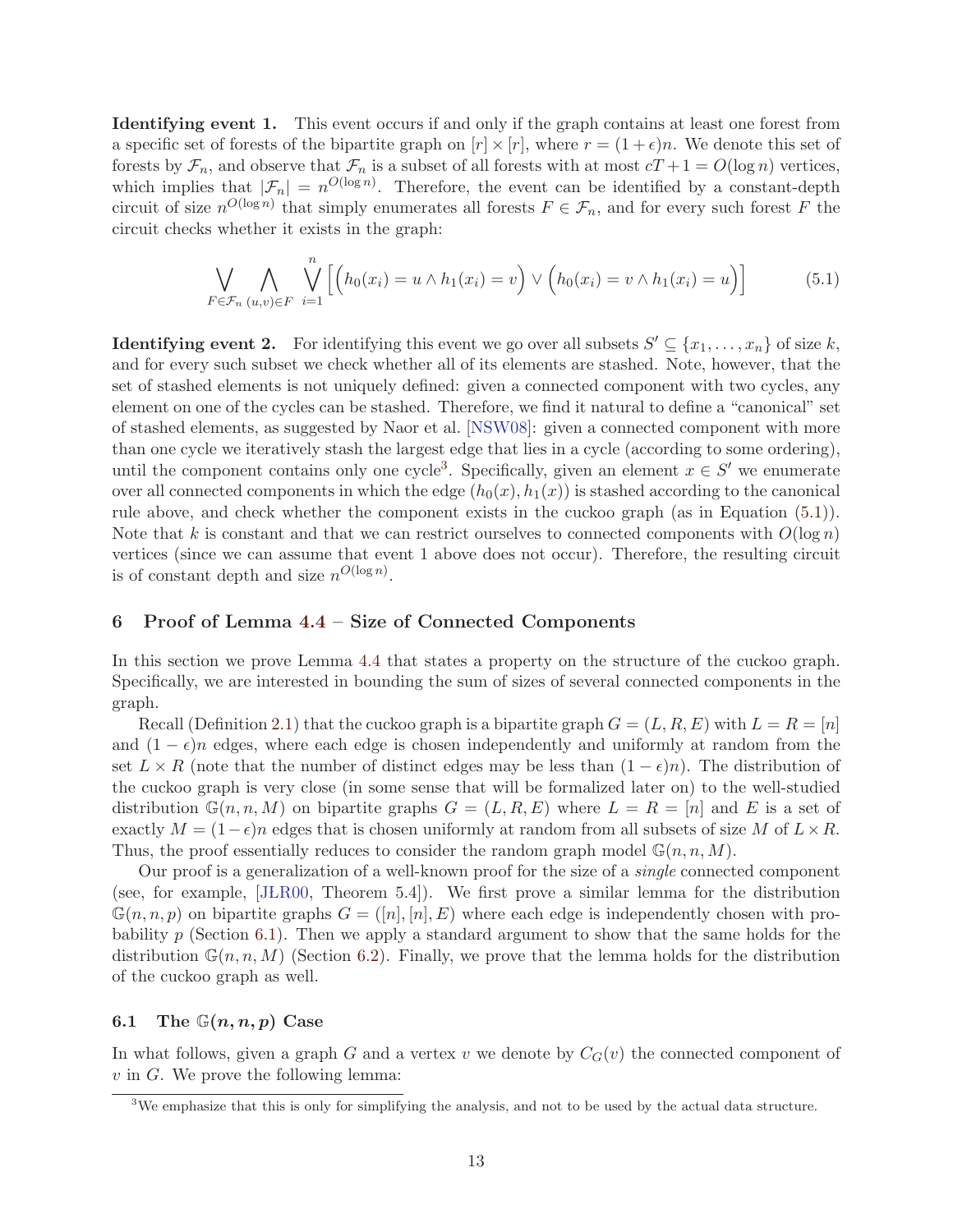<span id="page-14-1"></span>**Lemma 6.1.** Let  $np = c$  for some constant  $0 < c < 1$ . For any integer  $T \leq \log n$  and any constant  $c_1 > 0$  there exists a constant  $c_2$ , such that for any vertices  $v_1, \ldots, v_T \in L \cup R$ 

$$
\Pr\left[\sum_{i=1}^T |C_G(v_i)| \ge c_2 T\right] \le \exp(-c_1 T) ,
$$

where the graph  $G = (L, R, E)$  is sampled from  $\mathbb{G}(n, n, p)$ .

We begin by proving a slightly weaker claim that bounds the size of the *union* of several connected components:

<span id="page-14-2"></span>**Lemma 6.2.** Let  $np = c$  for some constant  $0 < c < 1$ . For any integer  $T \leq \log n$  and any constant  $c_1 > 0$  there exists a constant  $c_2$ , such that for any vertices  $v_1, \ldots, v_T \in L \cup R$ 

$$
\Pr\left[\left|\bigcup_{i=1}^T C_G(v_i)\right| \ge c_2 T\right] \le \exp(-c_1 T) ,
$$

where the graph  $G = (L, R, E)$  is sampled from  $\mathbb{G}(n, n, p)$ .

**Proof.** We will look at the random graph process that led to our graph G. Specifically, we will focus on the set  $S = \{v_1, \ldots, v_T\}$  and analyze the process of growth of the components  $C_G(v_1), C_G(v_2), \ldots, C_G(v_T)$  as G evolves.

<span id="page-14-0"></span>Informally, we divide the evolution process of G into layers (where in every layer there is a number of steps). The first layer consists of the vertices in S. The second layer consists of all the vertices in G that are the neighbors of the vertices in S. In general, the  $i<sup>th</sup>$  layer consists of vertices that are neighbors of all the vertices in the previous layer  $i-1$  (excluding the vertices in layer  $i-2$ , which are also the neighbors of layer  $i - 1$ , but were already accounted for). This is, in fact, the which are also the neighbors of<br>BFS tree of the graph  $H \triangleq \bigcup_{i=1}^{T}$  $_{i=1}^{T}C_{G}(v_{i}).$  See Figure [3.](#page-14-0)



Figure 3: The layered view of our random graph evolution.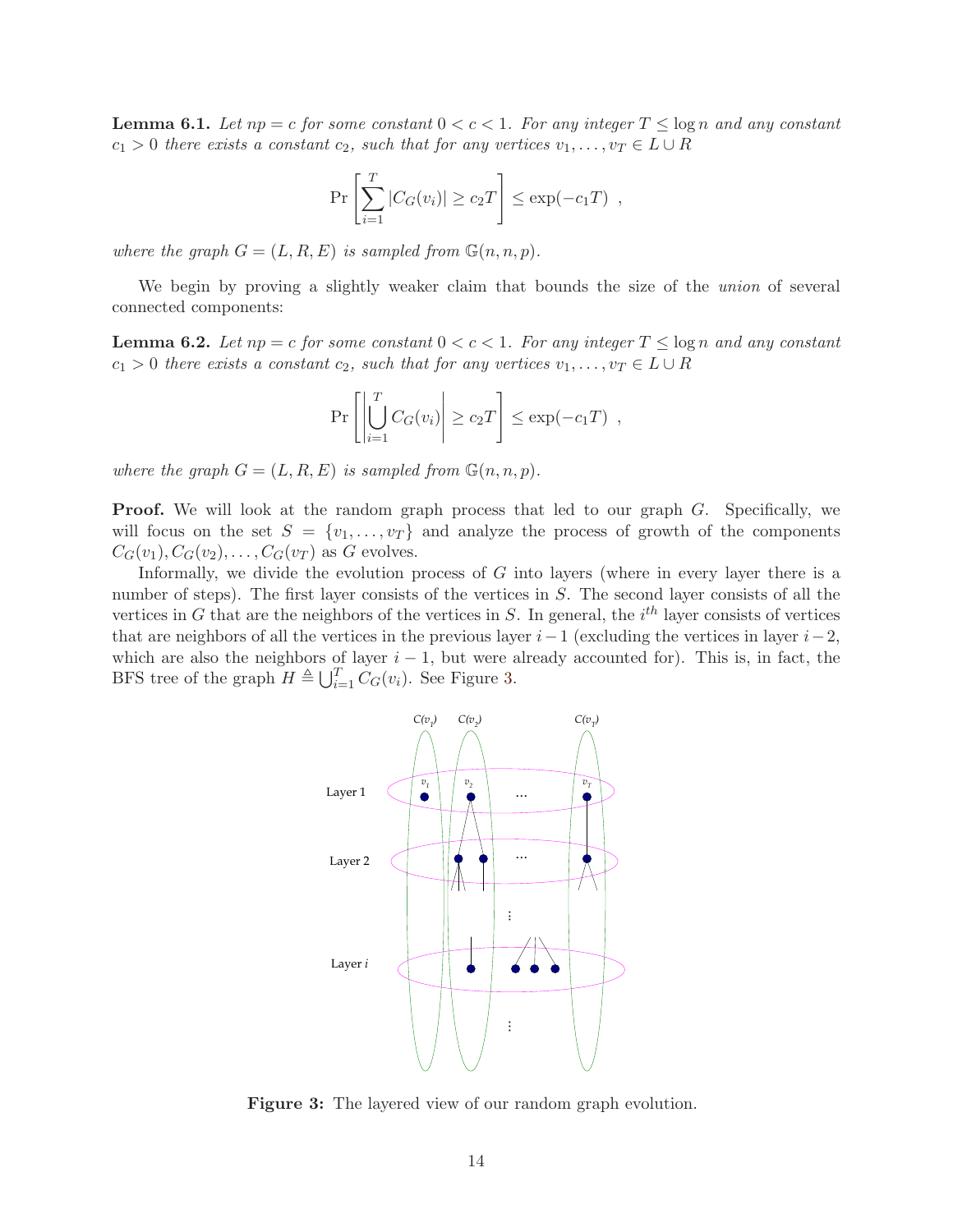So instead of developing each of the connected components  $C_G(v_i)$  separately, edge by edge, we do it "in parallel" – layer by layer. We start with the set of  $T$  isolated vertices, which was denoted by S, and develop the neighbors of every  $v_i$  in turn: first we connect to  $v_1$  its neighbors in  $C_G(v_1)$ (if they exist), then we connect to  $v_2$  its neighbors in  $C_G(v_2)$  (if they exist), and so on, concluding with the neighbors of  $v<sub>T</sub>$ . At this point we are through with layer 2. Next, we go over the vertices in layer 2, connecting each of them with their respective neighbors in layer 3. We finish the whole process when we discover all of the vertices in H.

Whenever we add an edge to some vertex in the above process, there are two possibilities:

- 1. The added edge had contributed an additional vertex to exactly one of the components  $C_G(v_1), C_G(v_2), \ldots, C_G(v_T)$ . In this case we will add this vertex and increase the size of the appropriate  $C_G(v_i)$  by one.
- 2. The added edge merged any two of the components  $C_G(v_i)$  and  $C_G(v_j)$ . In this case we will merge these components into a single component  $C_G(v_i)$  (without loss of generality) and forget about  $C_G(v_i)$ . Note that this means that we count each vertex in the set H exactly once.

So formally, let us denote for every step  $i$  in the process

 $X_i \triangleq$  $\overline{a}$ The number of new vertices we add in step  $i$ ª

 $X_i$  is dominated by a random variable  $Y_i$ , where all  $Y_i$  have the same binomial distribution  $Bi(n, p)$ .  $Y_i$  are independent, since we never develop two components with a common edge in the same step  $\ell$ , but rather merge them (if the common edge had appeared in some step  $j < \ell$ , the two components would have been merged in step j, and if the common edge had appeared in step  $\ell$ , then until that moment (inclusive)  $Y_\ell$  and  $Y_j$  still behave as two independent binomial variables).

The stochastic process described above is known as *Galton-Watson* process. The probability that a given vertex v belongs to a component of size at least  $k = k(n)$  is bounded from above by the probability that the sum of k random variables  $Y_i$  is at least  $k - T$ . Formally,

$$
\Pr\Big[|H| \ge k\Big] \le \Pr\left[\sum_{i=1}^k Y_i \ge k - T\right]
$$

In our case  $k = c_2T$ , and since  $\sum_{i=1}^{c_2T} Y_i \sim Bi(c_2Tn, p)$ , the expectation of this sum is  $c_2Tnp = c_2Tc$ , due to the assumption  $np = c$ . Consequently, we need to bound the following deviation from the mean: # #

$$
\Pr\left[\sum_{i=1}^{c_2 T} Y_i \ge c_2 T - T\right] = \Pr\left[\sum_{i=1}^{c_2 T} Y_i \ge c_2 T c + (1 - c)c_2 T - T\right]
$$

This deviation is positive if we choose  $c_2 > \frac{1}{1-z}$  $\frac{1}{1-c}$ . Using Chernoff bound we obtain:

$$
\Pr\left[\sum_{i=1}^{c_2 T} Y_i \ge c_2 T c + (1-c)c_2 T - T\right] \le \exp\left(-\frac{((1-c)c_2 T - T)^2}{2\left(c_2 T c + \frac{(1-c)c_2 T - T}{3}\right)}\right)
$$

An easy calculation shows that

$$
\exp\left(-\frac{((1-c)c_2T-T)^2}{2\left(c_2Tc+\frac{(1-c)c_2T-T}{3}\right)}\right) \le \exp(-c_1T) ,
$$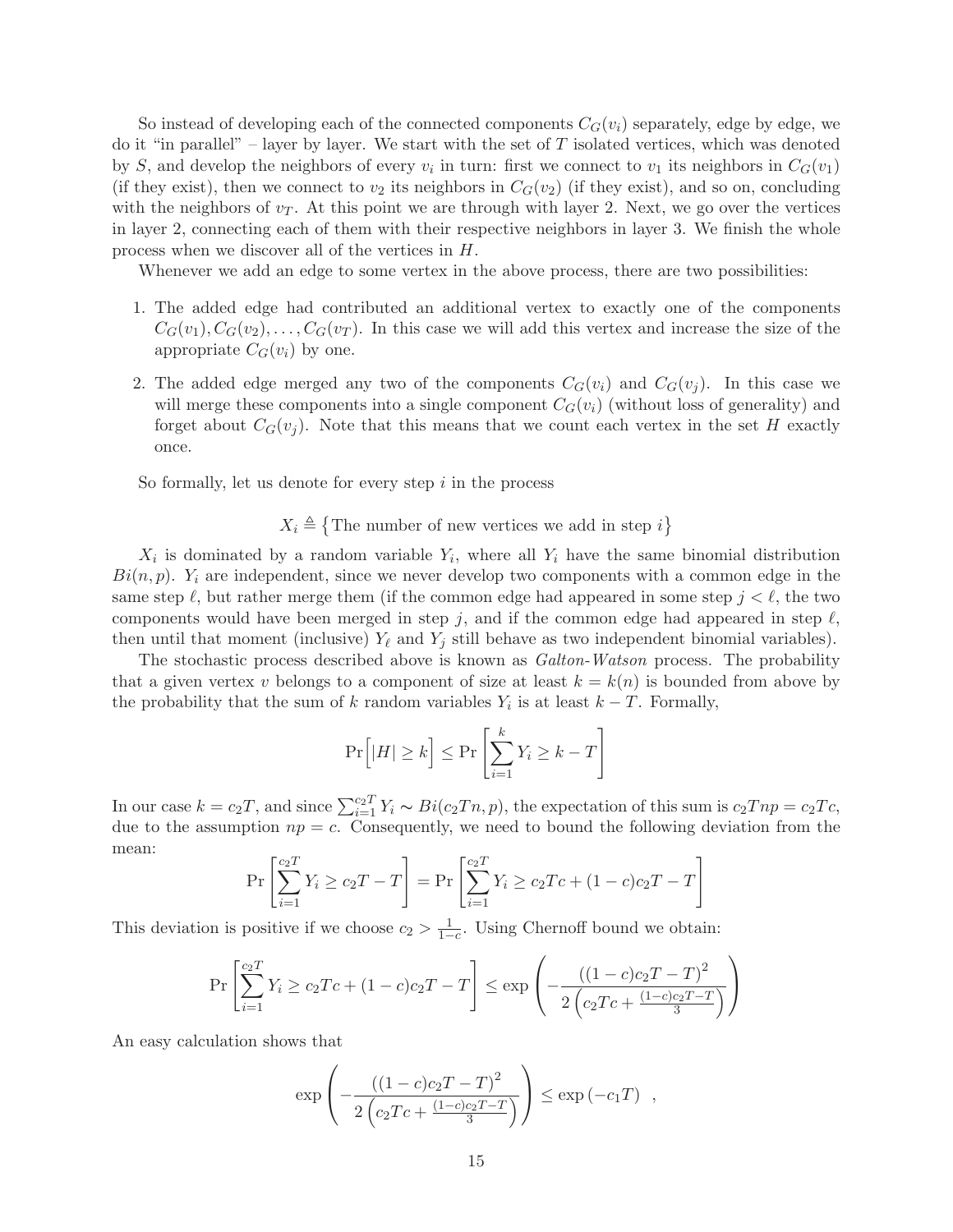<span id="page-16-5"></span>when choosing  $c_2 \geq \max\left\{\frac{1}{1-\epsilon}\right\}$  $\frac{1}{1-c}$ ,  $\frac{c_1+3/2}{3c+3/2}$  $3c+3/2$ o .

**Proof of Lemma [6.1.](#page-14-1)** In general, a bound on  $\bigcup_{i=1}^T$  $_{i=1}^{T} C_G(v_i)$  $\vert$  does not imply a similar bound on  $\overline{\smash{\bigtriangledown^T}}$  $\sum_{i=1}^{T} |C_G(v_i)|$ . In our case, however, for  $T \leq \log n$  we can argue that with high probability the two are related up to a constant multiplicative factor.

For a constant  $c_3$ , we denote by  $\mathcal{S}_{ame(c_3)}$  the event in which some  $c_3$  vertices from the set  $\{v_1, \ldots, v_T\}$  are in the same connected component. Then,

$$
\Pr\left[\mathcal{S}_{ame(c_3)} \middle| \left| \bigcup_{i=1}^T C_G(v_i) \right| \le c_2 T \right] \le T \cdot {T \choose c_3} \cdot \left(\frac{c_2 T}{n}\right)^{c_3} \le \frac{(c_2 e)^{c_3} \cdot T^{2c_3 + 1}}{c_3^{c_3} \cdot n^{c_3}} \tag{6.1}
$$

<span id="page-16-1"></span>In the right-hand side of the first inequality, the first term comes from the union bound on the T components, the second term counts the number of possible arrangements of the  $c_3$  vertices inside the component, and the last term is the probability that all the  $c_3$  vertices fall into this specific component. In addition,

<span id="page-16-2"></span>
$$
\Pr\left[\sum_{i=1}^{T} |C_G(v_i)| > c_2 c_3 T\right] \le \Pr\left[\left|\bigcup_{i=1}^{T} C_G(v_i)\right| > c_2 T \bigvee \mathcal{S}_{ame(c_3)}\right]
$$

$$
\le \Pr\left[\left|\bigcup_{i=1}^{T} C_G(v_i)\right| > c_2 T\right] + \Pr\left[\mathcal{S}_{ame(c_3)}\right] \left|\bigcup_{i=1}^{T} C_G(v_i)\right| \le c_2 T\right] (6.2)
$$

Combining the result of Lemma [6.2](#page-14-2) with [\(6.1\)](#page-16-1) yields:

<span id="page-16-3"></span>
$$
(6.2) \le \exp(-c_1 T) + \frac{(c_2 e)^{c_3} \cdot T^{2c_3 + 1}}{c_3^{c_3} \cdot n^{c_3}} \tag{6.3}
$$

г

Therefore, for  $T \leq \log n$  there exist constants  $c_4$  and  $c_5$  such that

$$
(6.3) \le \exp(-c_1 T) + \exp(-c_4 T) \le \exp(-c_5 T)
$$

#### <span id="page-16-0"></span>6.2 The  $\mathbb{G}(n, n, M)$  Case

The following claim is a straightforward generalization of the well-known relationship between  $\mathbb{G}(n, p)$  and  $\mathbb{G}(n, M)$  (see, for example, [\[Bol85,](#page-20-6) Theorem II.2]):

<span id="page-16-4"></span>**Lemma 6.3.** Let Q be any graph property and suppose  $0 < p = M/n^2 < 1$ . Then,

$$
\Pr_{\mathbb{G}(n,n,M)}\left[\mathcal{Q}\right] \leq e^{1/(6M)}\sqrt{2\pi p(1-p)n^2} \Pr_{\mathbb{G}(n,n,p)}\left[\mathcal{Q}\right]
$$

**Proof.** For any graph property  $Q$  the following holds:

$$
\Pr_{\mathbb{G}(n,n,p)}\left[\mathcal{Q}\right] = \sum_{m=0}^{n^2} \Pr_{\mathbb{G}(n,n,m)}\left[\mathcal{Q}\right] \cdot \binom{n^2}{m} p^m (1-p)^{n^2-m}
$$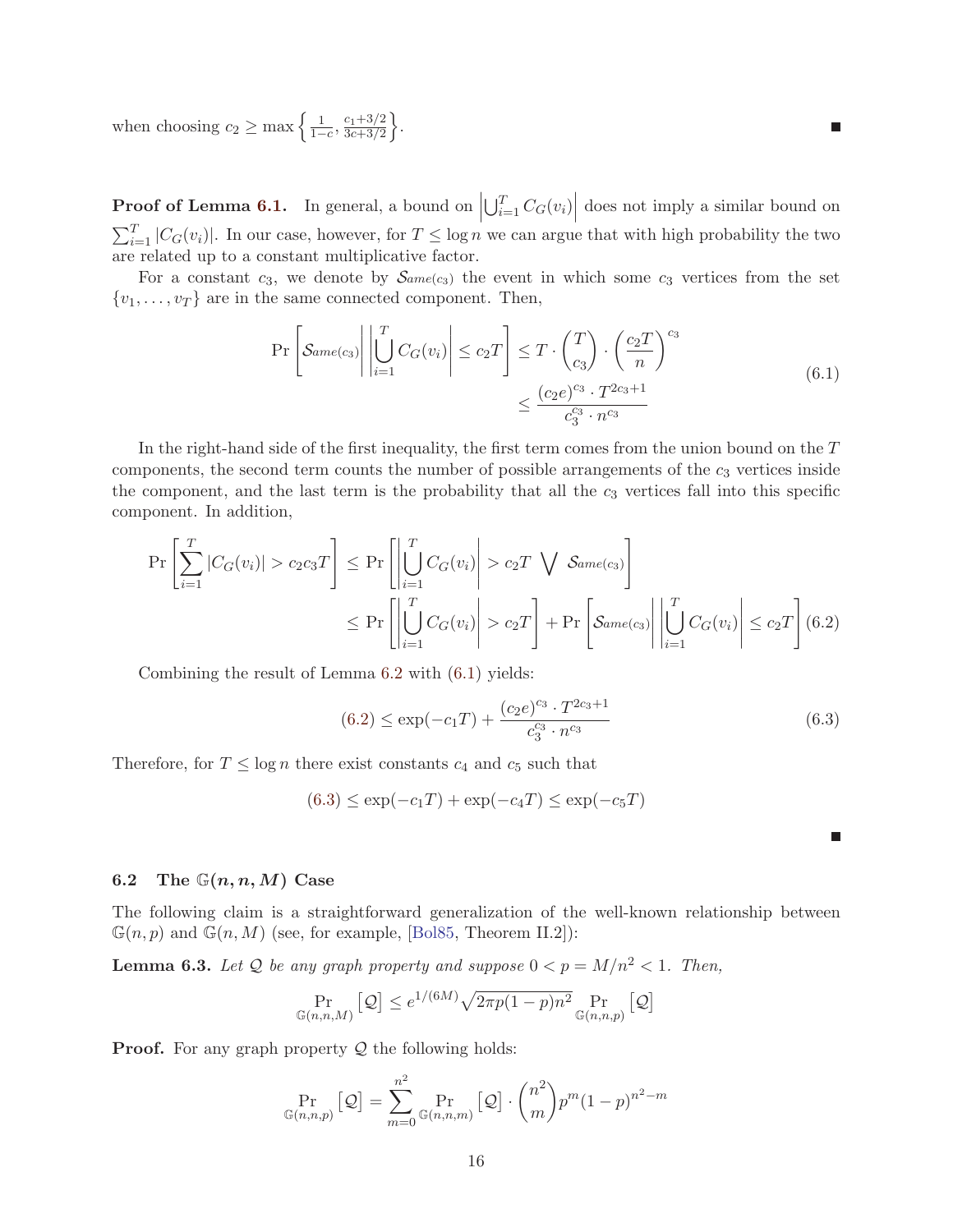<span id="page-17-3"></span>and by fixing  $m = M$  we get:

<span id="page-17-1"></span>
$$
\Pr_{\mathbb{G}(n,n,p)}\left[\mathcal{Q}\right] \ge \Pr_{\mathbb{G}(n,n,M)}\left[\mathcal{Q}\right] \cdot \binom{n^2}{M} p^M (1-p)^{n^2-M} \tag{6.4}
$$

By using the following inequality (for instance, cf. [\[Bol85,](#page-20-6) inequality (5) in I.1])

$$
\binom{n^2}{M} \ \geq \ \frac{1}{e^{1/(6M)}\sqrt{2\pi}} \left(\frac{n^2}{M}\right)^M \left(\frac{n^2}{n^2 - M}\right)^{n^2 - M} \sqrt{\frac{n^2}{M(n^2 - M)}}
$$

and the fact that  $p = M/n^2$  we get:

$$
(6.4) \ge \frac{\Pr_{\mathbb{G}(n,n,M)}[\mathcal{Q}]}{e^{1/(6M)}\sqrt{2\pi p(1-p)n^2}}
$$

Lemma [6.1](#page-14-1) and Lemma [6.3](#page-16-4) yield the following corollary:

<span id="page-17-2"></span>**Corollary 6.4.** Fix n and M such that  $M < n$ . For any integer  $T \leq \log n$  and any constant  $c_1 > 0$ there exists a constant  $c_2$ , such that for any vertices  $v_1, \ldots, v_T \in L \cup R$ 

$$
\Pr\left[\sum_{i=1}^T |C_G(v_i)| \ge c_2 T\right] \le \exp(-c_1 T) ,
$$

where the graph  $G = (L, R, E)$  is sampled from  $\mathbb{G}(n, n, M)$ .

**Proof of Lemma [4.4.](#page-10-2)** The distribution of the cuckoo graph given the fact  $|E| = M'$  is identical to the distribution of  $\mathbb{G}(n,n,M')$ . Let us sample the graph  $G_1$  from  $\mathbb{G}(n,n,M')$  and the graph  $G_2$  from  $\mathbb{G}(n, n, M)$ , such that  $M' \leq M$  and assume that  $G_1$  and  $G_2$  were sampled such that they both satisfy the conditions of Corollary [6.4.](#page-17-2) Then

$$
\Pr\left[\sum_{i=1}^{T} |C_{G_1}(v_i)| \ge c_2 T\right] \le \Pr\left[\sum_{i=1}^{T} |C_{G_2}(u_i)| \ge c_2 T\right],
$$

for  $v_i \in V(G_1)$  and  $u_i \in V(G_2)$  and under the conditions of Corollary [6.4.](#page-17-2) This is because the probability, that the sum of sizes of connected components is larger than a certain threshold, grows as we add edges to the graph in the course of the random graph process. Since in the cuckoo graph there are at most  $(1 - \epsilon)n$  edges and  $L = R = [n]$ , Lemma [4.4](#page-10-2) follows.

#### <span id="page-17-0"></span>7 Experimental Results

In this section we demonstrate via experiments that our data structure is indeed very efficient, and can be used in practice. For simplicity, in our experiments we did not implement a cycle-detection mechanism, and used a fixed threshold instead: whenever the "age" of an element exceeded the threshold, we considered this element as a part of a second cycle in its connected component (this policy was suggested by Kirsch at el. [\[KMW08\]](#page-21-6)). We note that this approach can only hurt the performance of our data structure, but our experimental results indicate that there is essentially no loss in forcing this simple policy. For the hash functions we used the keyed variant of the SHA-1 hash function, due to its good performance and freely available optimized versions. Figure [4](#page-18-0) presents the parameters of our experiments.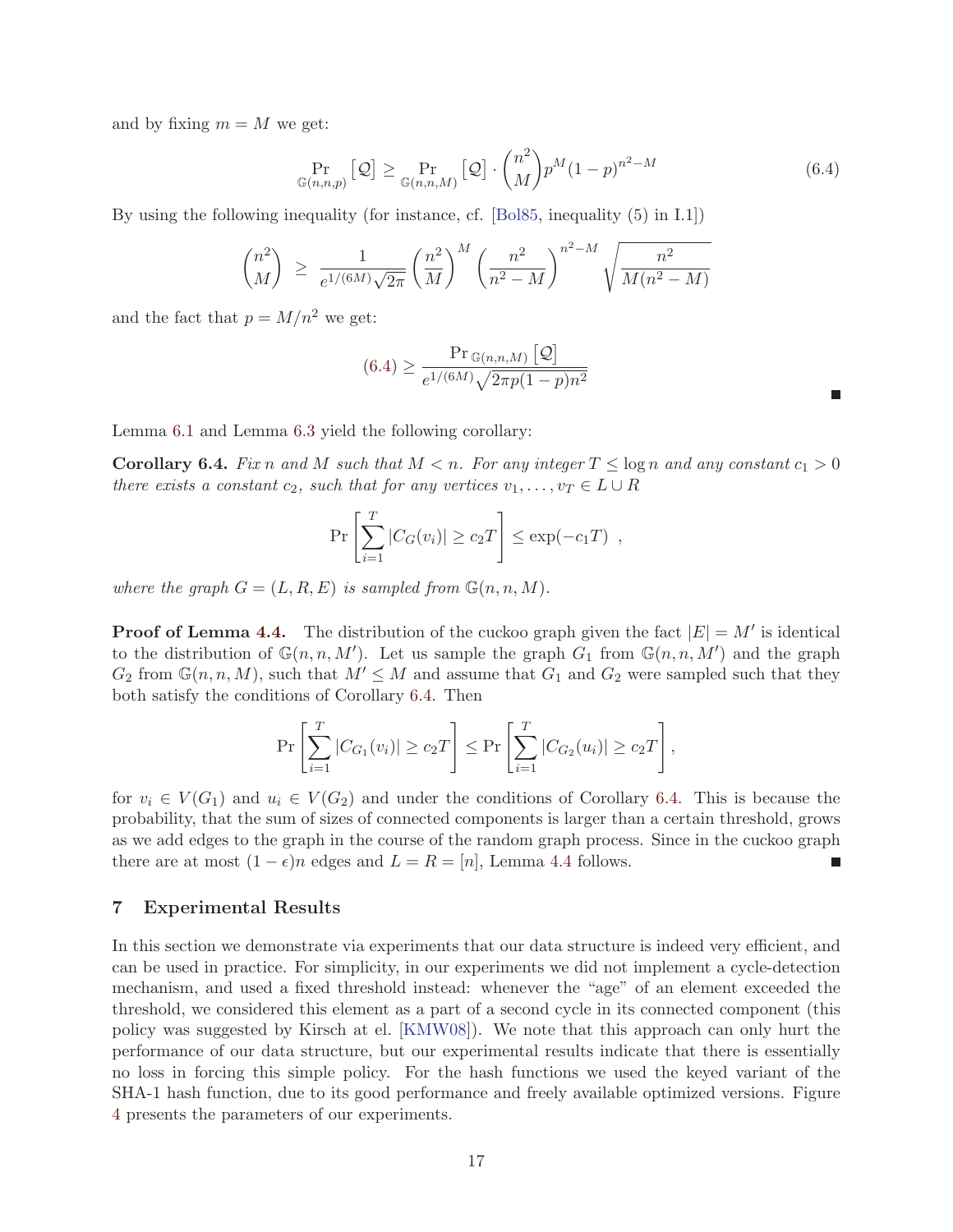<span id="page-18-0"></span>

| Parameter  | Meaning                                                     |
|------------|-------------------------------------------------------------|
| $n_{\rm}$  | The number of elements                                      |
| $\epsilon$ | The stretch factor for each table                           |
| MaxIter    | The number of moves before stashing an element              |
|            | The number of iterations we perform per insert<br>operation |
|            | $NumOfRuns$ The number of times we repeat the experiment    |

Figure 4: The parameters of our experiments.

<span id="page-18-1"></span>

**Figure 5:** The insertion time of classical cuckoo hashing vs. our dictionary for  $\epsilon = 0.2$ .

Figure [5](#page-18-1) presents a comparison between the insertion time of our scheme and the classical cuckoo hashing. In both cases we created a pseudorandom permutation  $\sigma \in S_n$ , and executed n insert operations, where in step i the element  $\sigma(i)$  was inserted. The insertion time is measured as the length of the path that an element has traversed in the cuckoo graph. For the classical cuckoo hashing we show three curves: the average insertion time, the maximal insertion time and the average maximal insertion time. For our dictionary, the maximal insertion time is plotted, which was set to 3. We used  $\epsilon = 0.2$ , and  $NumOfRuns$  was 100000 for  $n = 10, \ldots, 300000$  and 1000 for  $n = 400000, \ldots, 50000000$  (the vertical line indicates the transition point). The drop after the transition point in the curve of the maximal insertion time is explained, as we conjecture, by the decrease in the  $NumOfRuns$  (similar remark applies also to Figure [6\)](#page-19-1).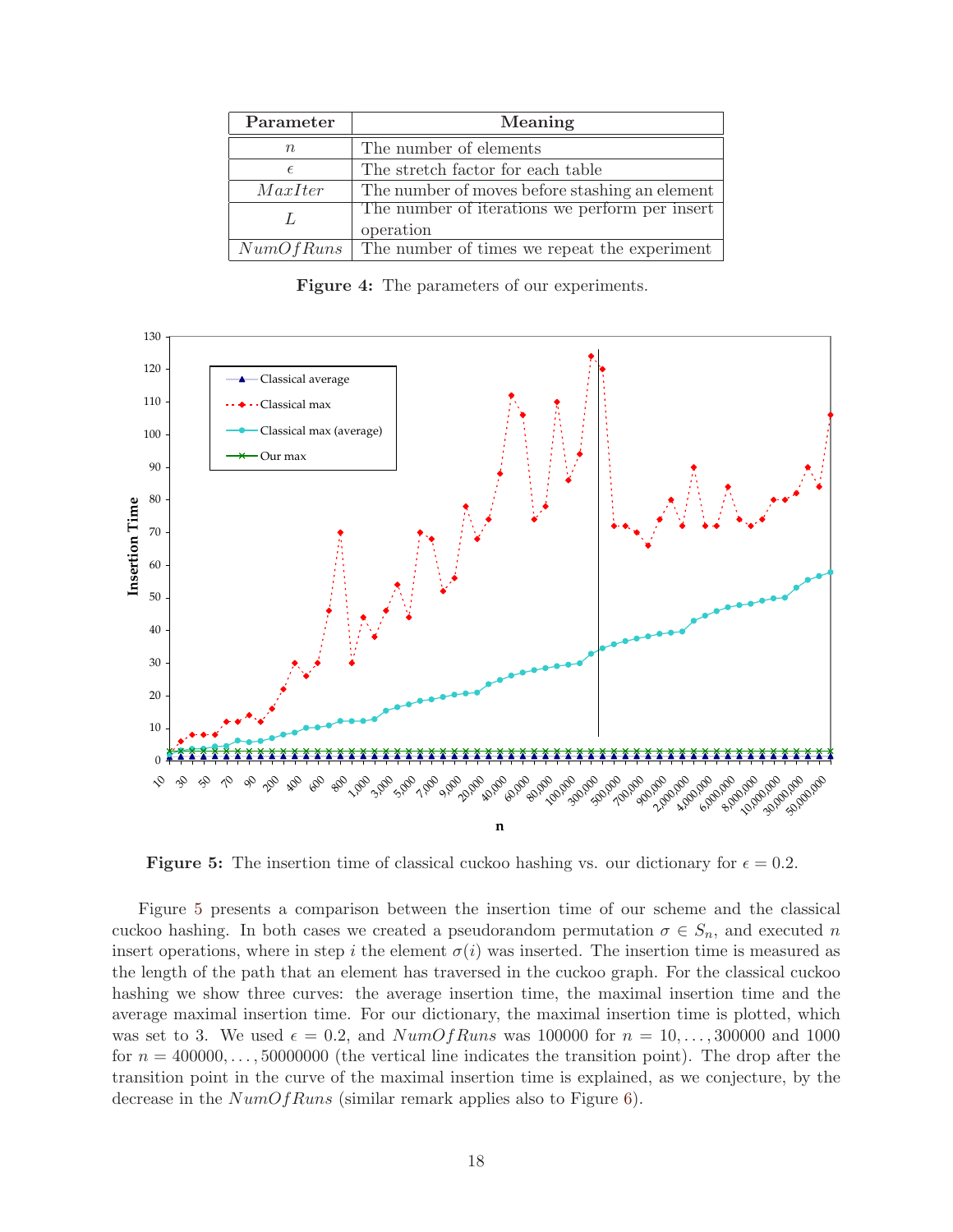<span id="page-19-2"></span><span id="page-19-1"></span>

**Figure 6:** The size of the queue in our dictionary for  $\epsilon = 0.2$ .

Figure [6](#page-19-1) shows the size of the queue in our dictionary for  $\epsilon = 0.2$ . We show the average size, the maximal size and the average maximum. As before, the vertical line indicates the transition point in  $NumOfRuns.$  Note that the scale in the graphs is logarithmic (more precisely, log-lin scale), since we wanted to show the results for the whole range of  $n$ 's.

We observed a connection between the average maximal size of the queue in our dictionary and the average maximal insertion time in the classical cuckoo hashing: both behaved very close to  $c \log_2 n$  for  $c < 2.3$ . Our experiments showed an excellent performance of our dictionary. After trying different values of  $L$  we observed that a value as small as 3 is sufficient. This clearly demonstrates that adding an auxiliary memory of small (up to logarithmic) size reduces the worst case insertion time from logarithmic to a tiny constant.

### <span id="page-19-0"></span>8 Concluding Remarks

Clocked adversaries. The worst case guarantees of our dictionary are important if one wishes to protect against "clocked adversaries", as discussed in Section [1.](#page-1-0) In the traditional RAM model, such guarantees are also sufficient for protecting against such attacks. However, for modern computer architectures the RAM model has limited applicability, and is nowadays replaced by more accurate hierarchical models (see, for example,  $[AAC^+87]$  $[AAC^+87]$ ), that capture the effect of several cache levels. Although our construction enables the "brute force" solution that measures the exact time every operation takes (see Section [1\)](#page-1-0), a more elegant solution is desirable, which will make a better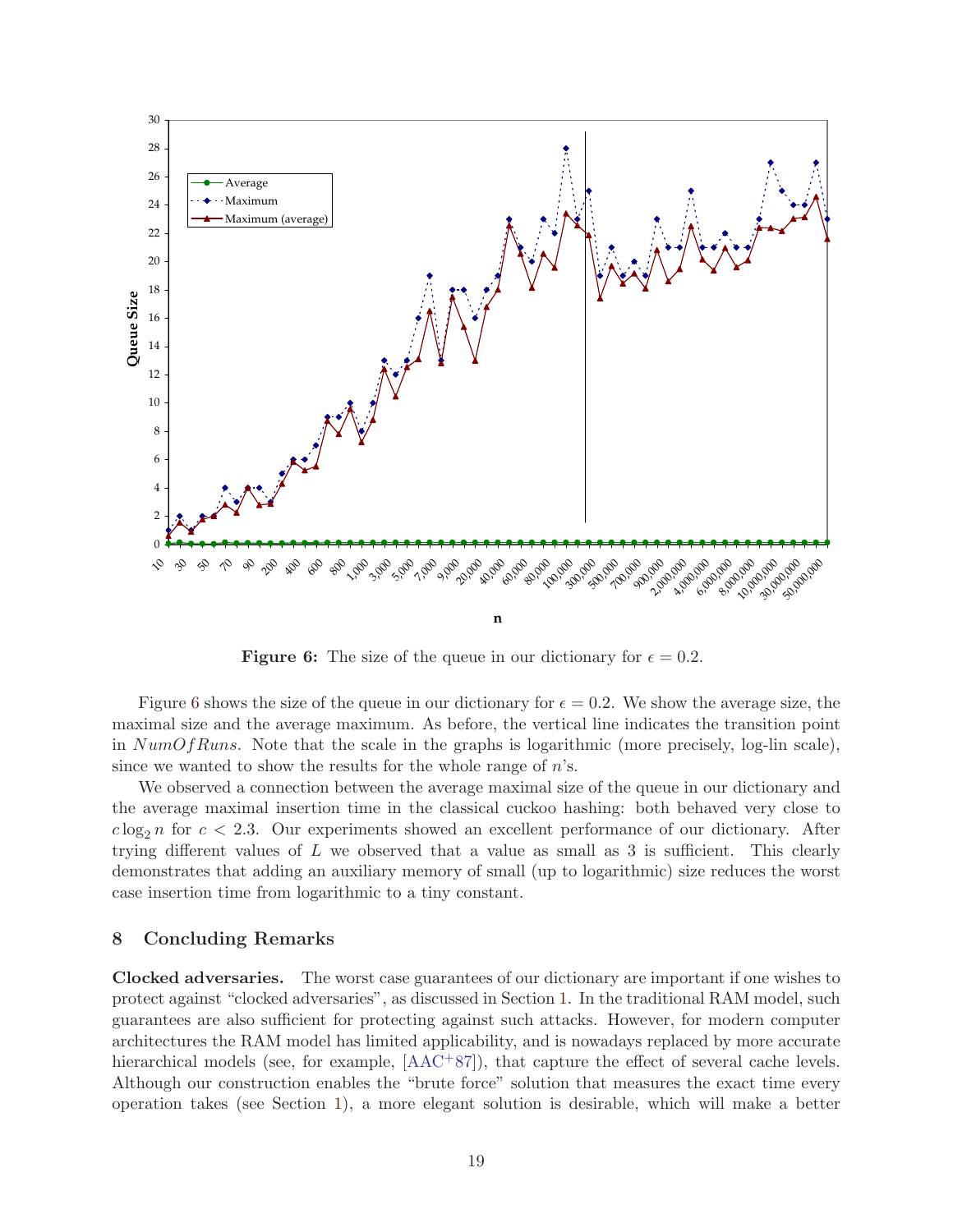<span id="page-20-8"></span>utilization of the cache hierarchy. We believe that our dictionary is an important step in this direction.

Memory utilization. Our construction achieves memory utilization of essentially 50%. More efficient variants of cuckoo hashing  $[{\rm FS}^{+}05, {\rm Pan}05, {\rm DW}07]$  circumvent the 50% barrier and achieve better memory utilization by either using more than two hash functions, or storing more than one element in each entry. As demonstrated by Kirsch and Mitzenmacher [\[KM07\]](#page-21-0), queue-based deamortization performs very well in practice on these generalized variants, and it would be interesting to extend our analysis to these variants.

**Optimal memory consumption.** The memory consumption of our dictionary is  $2(1+\epsilon)n + n^{\epsilon}$ words, and each word is represented using  $\log u$  bits where u is the size of the universe of ele-ments (recall Theorem [3.1\)](#page-7-1). As discussed in Section [1.2,](#page-3-0) when  $u \geq n^{1+\alpha}$  for some constant  $\alpha > 0$ , this asymptotically matches the information-theoretic lower bound since in this case  $O(n \log u) = O(n \log(u/n))$ . An interesting open problem is to construct a dynamic dictionary with asymptotically optimal memory consumption also for  $u < n^{1+\alpha}$  that will provide a practical alternative to the construction of Demaine et al. [\[DMadHP](#page-21-10)+06].

## Acknowledgments

We thank Michael Mitzenmacher, Eran Tromer and Udi Wieder for very helpful discussions concerning queues, stashes and caches, and Pat Morin for pointing out the work of Dalal et al.  $[DDM+05]$  $[DDM+05]$ . We thank the anonymous reviewers for helpful remarks and suggestions.

### References

<span id="page-20-7"></span><span id="page-20-6"></span><span id="page-20-5"></span><span id="page-20-4"></span><span id="page-20-3"></span><span id="page-20-2"></span><span id="page-20-1"></span><span id="page-20-0"></span>

| $[AAC+87]$                  | A. Aggarwal, B. Alpern, A. K. Chandra, and M. Snir. A model for hierarchical me-<br>mory. In Proceedings of the 19th Annual ACM Symposium on Theory of Computing,<br>pages 305–314, 1987. Cited on page 19. |
|-----------------------------|-------------------------------------------------------------------------------------------------------------------------------------------------------------------------------------------------------------|
| $\left[\text{Baz}09\right]$ | L. M. J. Bazzi. Polylogarithmic independence can fool DNF formulas.<br><i>SIAM</i><br><i>Journal on Computing</i> , $38(6):2220-2272$ , 2009. Cited on page 12.                                             |
| [BM01]                      | A. Z. Broder and M. Mitzenmacher. Using multiple hash functions to improve IP<br>lookups. In <i>INFOCOM</i> , pages 1454–1463, 2001. Cited on page 1.                                                       |
| [Bo185]                     | B. Bollobás. Random Graphs. Academic Press, 1985. Cited on pages 16 and 17.                                                                                                                                 |
| $\left[\text{Bra}09\right]$ | M. Braverman. Poly-logarithmic independence fools $AC^0$ circuits. To appear in<br>Proceedings of the 24th Annual IEEE Conference on Computational Complexity,<br>$2009.$ Cited on pages 3, 6, and 12.      |
| [BT93]                      | P. Briggs and L. Torczon. An efficient representation for sparse sets. ACM Letters<br>on Programming Languages and Systems, 2(1-4):59–69, 1993. Cited on page 10.                                           |
| [CW79]                      | L. Carter and M. N. Wegman. Universal classes of hash functions. Journal of<br>Computer and System Sciences, $18(2):143-154$ , 1979. Cited on page 1.                                                       |
| $[DDM+05]$                  | K. Dalal, L. Devroye, E. Malalla, and E. McLeis. Two-way chaining with reas-<br>signment. <i>SIAM Journal on Computing</i> , $35(2)$ : $327-340$ , $2005$ . Cited on pages 2, 3,<br>and $20$ .              |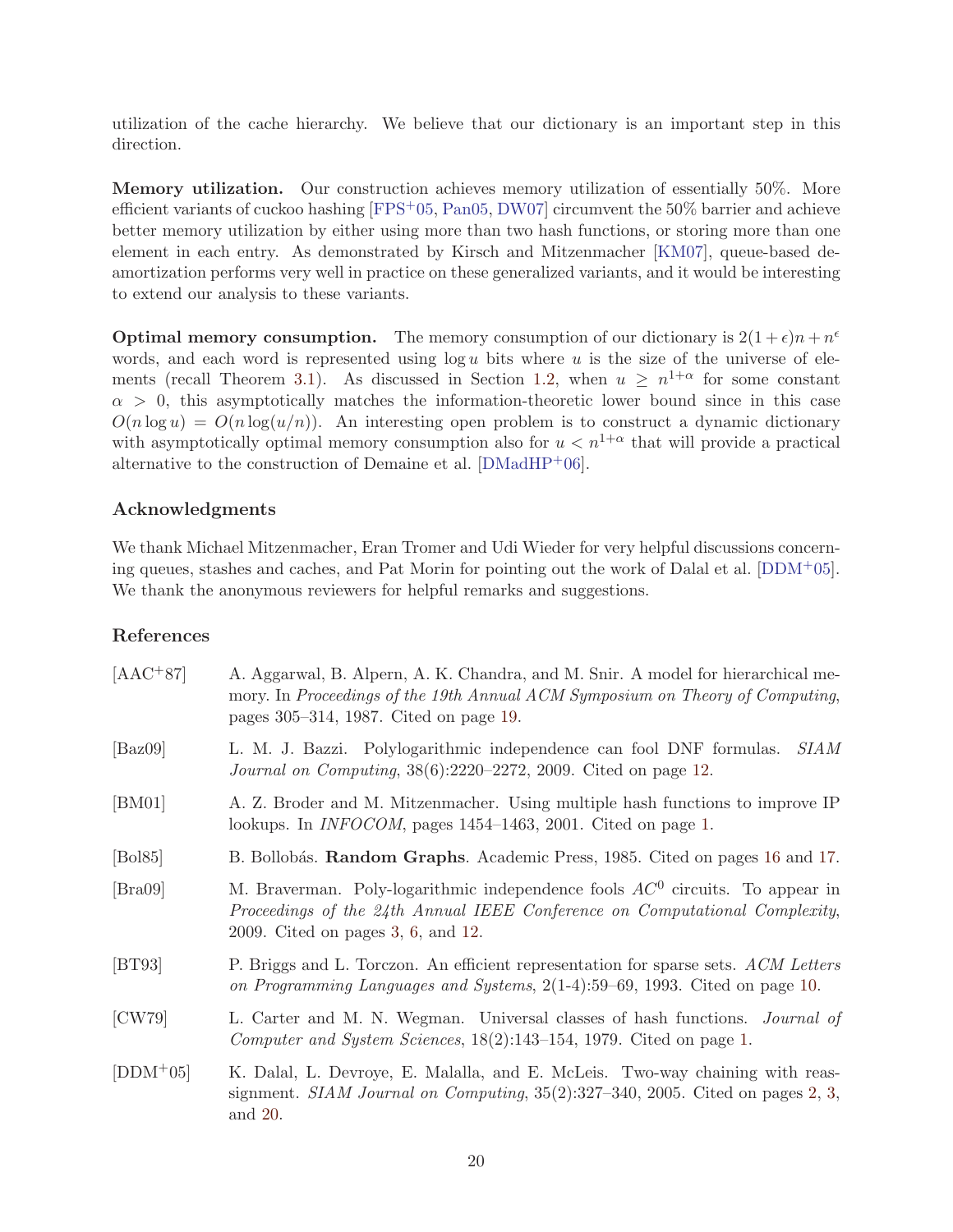- <span id="page-21-4"></span>[DKM+94] M. Dietzfelbinger, A. R. Karlin, K. Mehlhorn, F. Meyer auf der Heide, H. Rohnert, and R. E. Tarjan. Dynamic perfect hashing: Upper and lower bounds. SIAM Journal on Computing, 23(4):738–761, 1994. Cited on page [2.](#page-2-2)
- <span id="page-21-3"></span>[DMadH90] M. Dietzfelbinger and F. Meyer auf der Heide. A new universal class of hash functions and dynamic hashing in real time. In *Proceedings of the 17th International* Colloquium on Automata, Languages and Programming, pages 6–19, 1990. Cited on pages [2,](#page-2-2) [3,](#page-3-1) and [4.](#page-4-1)
- <span id="page-21-10"></span>[DMadHP<sup>+</sup>06] E. D. Demaine, F. Meyer auf der Heide, R. Pagh, and M. Pǎtraşcu. De dictionariis dynamicis pauco spatio utentibus (lat. On dynamic dictionaries using little space). In Proceedings of the 7th Latin American Symposium on Theoretical Informatics, pages 349–361, 2006. Cited on pages [3](#page-3-1) and [20.](#page-20-8)
- <span id="page-21-9"></span>[DS09] M. Dietzfelbinger and U. Schellbach. On risks of using cuckoo hashing with simple universal hash classes. In Proceedings of the 20th Annual  $ACM-SIAM$  Symposium on Discrete Algorithms, pages 795–804, 2009. Cited on page [3.](#page-3-1)
- <span id="page-21-11"></span>[DW03] M. Dietzfelbinger and P. Woelfel. Almost random graphs with simple hash functions. In Proceedings of the 35th Annual ACM Symposium on Theory of Computing, pages 629–638, 2003. Cited on page [6.](#page-6-0)
- <span id="page-21-8"></span>[DW07] M. Dietzfelbinger and C. Weidling. Balanced allocation and dictionaries with tightly packed constant size bins. Theoretical Computer Science, 380(1-2):47–68, 2007. Cited on pages [3](#page-3-1) and [20.](#page-20-8)
- <span id="page-21-7"></span>[FPS+05] D. Fotakis, R. Pagh, P. Sanders, and P. G. Spirakis. Space efficient hash tables with worst case constant access time. Theory of Computing Systems,  $38(2):229-$ 248, 2005. Cited on pages [3](#page-3-1) and [20.](#page-20-8)
- <span id="page-21-12"></span>[JLR00] S. Janson, T. Łuczak, and A. Ruciński. Random Graphs. Wiley-Interscience, 2000. Cited on page [13.](#page-13-4)
- <span id="page-21-0"></span>[KM07] A. Kirsch and M. Mitzenmacher. Using a queue to de-amortize cuckoo hashing in hardware. In Proceedings of the 45th Annual Allerton Conference on Communication, Control, and Computing, pages 751–758, 2007. Cited on pages [1,](#page-1-1) [2,](#page-2-2) [4,](#page-4-1) [5,](#page-5-1) and [20.](#page-20-8)
- <span id="page-21-6"></span>[KMW08] A. Kirsch, M. Mitzenmacher, and U. Wieder. More robust hashing: Cuckoo hashing with a stash. In Proceedings of the 16th Annual European Symposium on Algorithms, pages 611–622, 2008. Cited on pages [3,](#page-3-1) [6,](#page-6-0) [7,](#page-7-2) [11,](#page-11-3) [12,](#page-12-2) and [17.](#page-17-3)
- <span id="page-21-2"></span>[Koc96] P. C. Kocher. Timing attacks on implementations of Diffie-Hellman, RSA, DSS, and other systems. In Advances in Cryptology – CRYPTO '96, pages  $104-113$ , 1996. Cited on page [1.](#page-1-1)
- <span id="page-21-1"></span>[LN93] R. J. Lipton and J. F. Naughton. Clocked adversaries for hashing. Algorithmica, 9(3):239–252, 1993. Cited on page [1.](#page-1-1)
- <span id="page-21-5"></span>[Mil99] P. B. Miltersen. Cell probe complexity - a survey. In Proceedings of the 19th Conference on the Foundations of Software Technology and Theoretical Computer Science, Advances in Data Structures Workshop, 1999. Cited on page [2.](#page-2-2)